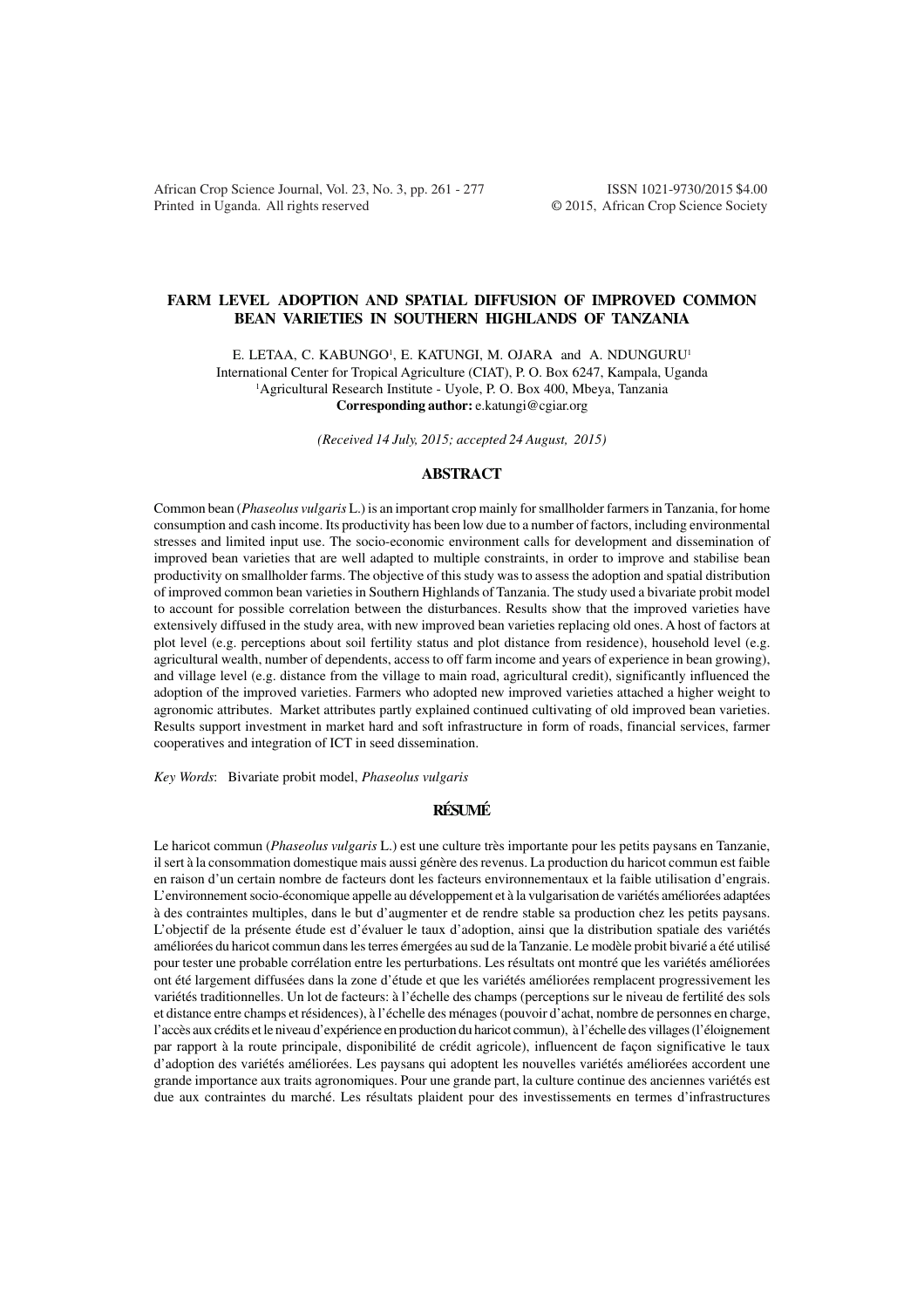routière, services financiers, coopératives de producteurs et l'intégration des TIC dans la dissémination des semences aux fins d'améliorer la distribution.

*Mots Clés*: Modèle probit bivarié, *Phaseolus vulgaris*

#### **INTRODUCTION**

Globally, researchers and policy makers are increasingly paying attention to grain legumes. This growing emphasis reflects the increased awareness of the importance of these staples to food security in many developing countries, particularly in marginal environments. Grain legumes are considered vital for achieving food and nutritional security for both producers and consumers around the world, occupying an important place as a source of protein and micronutrients in human diets (Singh and Singh 1992). Common bean (*Phaseolus vulgaris*) is the most important grain legume for direct human consumption worldwide (Wortman *et al*., 1998; Broughton *et al*., 2003). In 2013, the global bean production was approximately 22,806,139 metric tonnes, 31 and 22 percent of which came from Latin America and Caribbean ( LAC), and Africa, respectively (FAO, 2015).

Tanzania is the largest common bean producer in Africa, allocating approximately 1.2 million hectares per year to this crop (FOA, 2015. Bean consumption per *capita* in Tanzania is about 19.3 kg, contributing 16.9% protein and 7.3% calorie in human nutrition (Rugambisa, 1990).

Low common bean productivity growth in Tanzania is widespread and is a result of several environmental stresses such as declined soil fertility, diseases, and drought. This is exacerbated by unfavourable socio-economic environments that limit the external input use.

To address the bean production constraints, researchers in the national agricultural systems in Sub-Saharan Africa and international organisations, notably the International Center for Tropical Agricultural (CIAT), have been developing bean varieties with improved resistance to biotic and abiotic stresses, while enhancing market traits. Agronomic practices are also evaluated on the farmers' fields and suitable ones disseminated along with improved bean varieties.

In Tanzania, research on common bean improvement started in 1959 at Tangeru Agricultural Research Institute (TARI), with the major focus on disease resistance for export canning bean varieties (Hillocks *et al*., 2006), that were being affected by the rust at that time. Elsewhere, farmers were growing local cooking bean type for their subsistence consumption and experiencing yield losses. It was not until 1971, that the national bean improvement program redirected its effort to cooking bean type and started to address diseases that were identified as the major constraint, limiting bean productivity (Karel *et al*., 1981 as cited by Hillocks *et al*., 2006). From the effort invested since 1971, 34 improved bean varieties have been released (PABRA database, 2015), 18 of which were released between 2001 and 2013. All the improved bean varieties are categorised by researchers as potentially high yielding, resistant to pests and diseases, and have acceptable consumption and market traits (PABRA Database, 2015). Compared with bean varieties released earlier, varieties released during 2002-2013 have resistance to multiple stresses and are better adapted to the physical production environment (PABRA Database, 2015).

The improved bean varieties have been disseminated to farmers through a combination of channels (e.g. posters, radio episodes, newspapers, leaflets, mobile-based systems, agricultural shows/ field days, on farm research and community based seed production) (PABRA, 2013). Between 2009 and 2013, about 1,745.5 tonnes of quality seed of improved bean varieties were produced and distributed to farmers across the Southern highlands of Tanzania. Despite the high number of improved bean varieties released, and extensive efforts to popularise them among farmers, no recent study has been conducted to evaluate their adoption and diffusion through communities. In 2002, the Uyole Agriculture Research Centre and CIAT conducted a study to assess the uptake of improved bean varieties in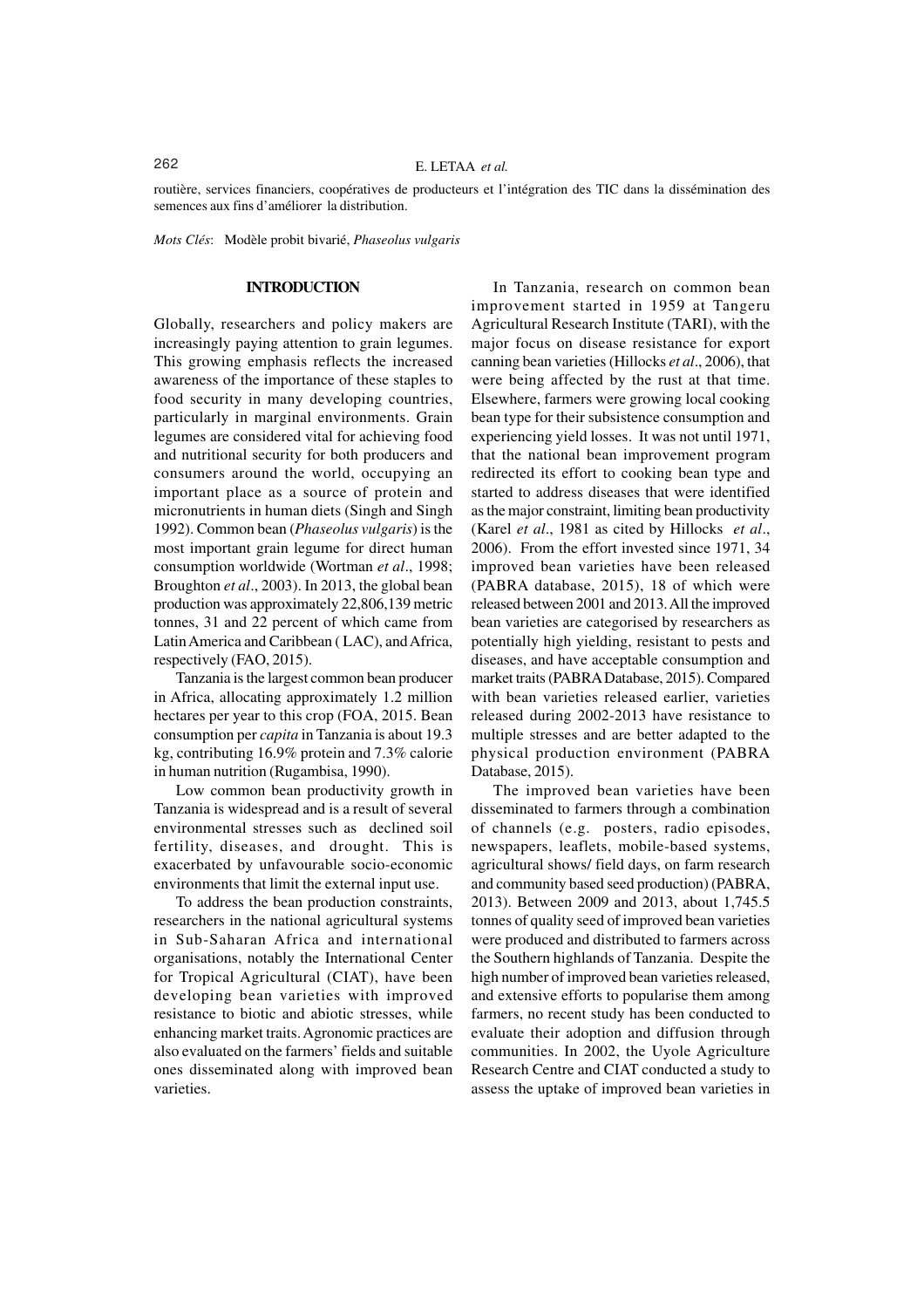Southern Highlands of Tanzania. The study found that about 29% of the bean growing households in project sites had adopted improved bean varieties (Mussei *et al*., 2002). Since the study was conducted in the project sites, results are not generalisable at the regional level. Furthermore, the study did not investigate the factors that facilitated or constrained the adoption process in the region. This paper fills this knowledge gap by assessing the adoption and spatial diffusion of improved bean varieties in the Southern highlands of Tanzania.

### **MATERIALS AND METHODS**

**Data sources.** The data used in the study were collected through a survey of the bean growing households in 2012 and 2013 cropping seasons, from the four administrative regions: Mbeya, Rukwa, Ruvuma and Iringa of Southern Highlands of Tanzania. The Southern Highlands of Tanzania accounts for about 24.3 percent of the total national bean cultivated area, and lies at an altitude of 400 to 3000 metres above sea level. The highest peak lies at 2891 metres above sea level in Iringa region. Rainfall is typical of unimodal type that runs from November to May and averages between 750 to 3500 mm per year (United Republic of Tanzania, 2012).

Soils are generally leached and highly weathered, with frequent acidity and of relatively moderate fertility (United Republic of Tanzania, 2012). These conditions favour production of a diversity of crops that include common bean (Wortman *et al*., 1998). Common bean is dominant among the pulses, accounting for 38 percent of the total cropped land area in Southern Highlands (United Republic of Tanzania, 2012).

A multi-stage sampling procedure was employed to select households for the study. In the first stage, information on distribution of bean area across regions, by district, was obtained from the National Agriculture Census conducted in 2007/2008 by the National Bureau of Statistics (NBS). With the help of experienced researchers at Uyole Agriculture Research Centre, the districts in each region were listed and telephone contacts of district development officers obtained. Through these contacts, the number of villages per district was obtained and the sampling weight for each district computed using the proportionalto-size sampling method. Then, a total of 75 villages were selected from the 2,466 villages in 21 districts (after eliminating districts that were identified by key informants as urban settlements) based on probability sampling method. The actual villages were selected randomly from a list of villages in each district. For every selected village, a list of households was obtained from the village head and 10 households randomly selected using random start. A village head is a person selected by government to provide administrative leadership to the village. Consultations with the village heads confirmed that the list was based on the household geographical order and random sampling was suitable. In total, 750 households were interviewed in two rounds.

The first round of data collection was conducted in December 2012 and gathered information on socioeconomic characteristics of the decision maker and household, knowledge and use of bean varieties, plot characteristics, variety attribute demand and market access. During this period, the survey also gathered community level information on the availability of input distribution centers for improved seeds, agricultural credit/loan services, as well as the nature of roads connecting to the village all year round.

The second round of data collection was conducted in March 2013 and elicited information on varieties planted per plot during the study year, plot characteristics (such plot size as slope, perception of fertility, inputs use intensity and distance from the residence), and sources of seed. The Uyole Agricultural Research Institute of Tanzania collected the data in collaboration with the International Centre for Tropical Agriculture (CIAT).

**Econometric framework.** In Tanzania; common bean is produced under an environment characterised by uncertain climatic conditions (Komba, 2005), high disease pressure (Wortmann *et al*., 1998; Hillocks *et al*., 2006), dynamic market prices and poor access to information services (BTC, 2012). Under such conditions, household preferences and market imperfections are not independent; and lead to non-separable household models, where production decisions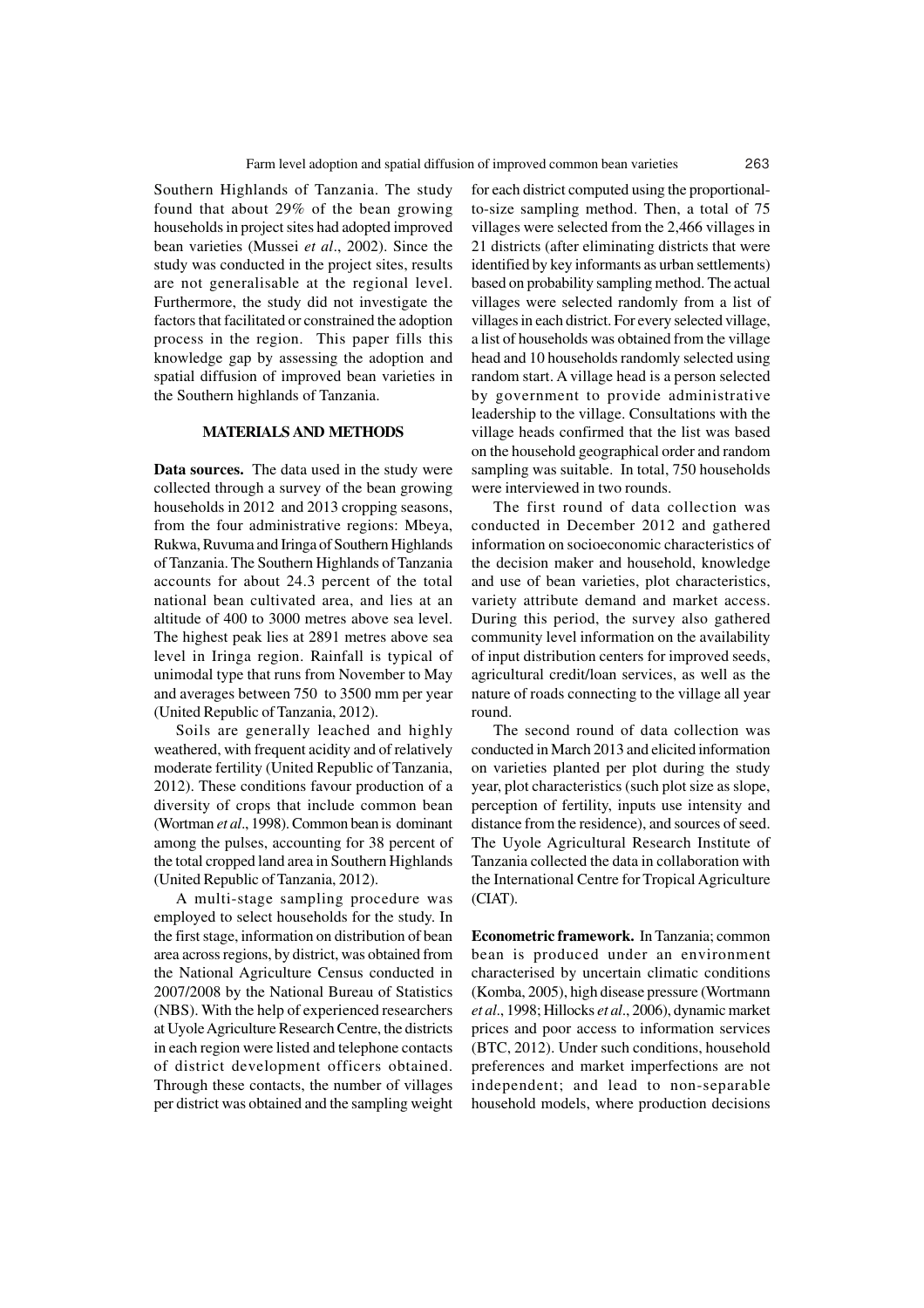are affected by the consumption decisions of the household (Singh *et al*., 1986; de Janvry *et al*., 1991; Sadoulet *et al*., 1996). In the paradigm of non-separable household model, farmers' decisions over a given period of time are assumed to be derived from the maximisation of expected utility, subject to resource constraints. The underlying expected utility generated from each variety choice is assumed to be a function of farmer and farm specific characteristics, variety attributes or a combination of both; expressed in vector  $\chi$  and an error term  $\epsilon$ . The decision on whether or not to adopt can be modelled as the difference between the benefit and cost of adoption or continuation of the cultivation of the bean variety option *j* by household *i* as latent unobservable variable  $U_i^*$  such that:

*<sup>U</sup>ij\* =* λ*j Xi +*<sup>ε</sup> *ij* .................................. Equation 1

Where:  $j = N$  for the adoption decision of any new improved variety; and  $j = O$  for the adoption of any of old improved bean varieties;  $P = 1$  for adoption and  $P = 0$  for non-adoption. Under the assumption of revealed preference that a farmer will adopt a technology if the net expected utility of doing so is positive and does not adopt if otherwise, we can relate the observed discrete variety adoption decision to the unobserved latent expected utility of adopting variety *j* as:

 $U_{1ij}(X) = \lambda_{1j} X_i + \varepsilon_{ij}$  for adoption  $U_{0ij}(X) = \lambda_{0j} X_i + \varepsilon_{ij}$  for non-adoption

............................................................... Equation 2

The expected utility,  $U_{1ii}$ , household *i* derives from an improved variety *j* is latent and unobserved to the researcher. It is observed that when the decision to adopt an improved variety is positive, implies that the expected utility from the improved variety exceeds the expected utility derived from cultivating the traditional bean varieties  $(U_{1ii})$  $>U_{0ii}$ ). Thus, following Nkamleu and Adesina  $(2000)$ , the probability that household *i* adopts variety *j* is given by:

$$
P(1) = P((U_{1ij} > U_{0ij}))
$$
  
\n
$$
P(1) = p(\lambda_1 X_i + \varepsilon_{1ij} > \lambda_{0j} X_i + \varepsilon_{0ij})
$$
  
\n
$$
P(1) = p(\varepsilon_{1ij} - \varepsilon_{0ij} < \lambda_{1j} X_i - \lambda_{0j} X_i)
$$
  
\n
$$
P(1) = p(\varepsilon_{ij} < \lambda_j X_i)
$$
  
\n
$$
P(1) = \Phi(\lambda_j X_i)
$$

Where  $\Phi$  is the cumulative distribution function of  $\varepsilon_{ij}$ . The functional form of  $\Phi$  depends on the assumption made about  $\varepsilon_{ij}$ , which is assumed to be normally distributed in a probit model. For a farmer i, the probability of adopting new or old improved bean varieties, respectively is given by:

$$
\Phi_{N} \quad \left(\lambda_{N} X_{t}\right) = \int_{-\infty}^{\lambda} \frac{1}{\sqrt{2\pi}} \exp\left(\frac{-t^{2}}{2}\right) dt
$$

............................................................... Equation 3

................................................................ Equation 4

Since new and old improved common bean varieties are adopted by farmers as crop improvement technologies, although with slightly different characteristics, their adoption decisions may be related, implying that vector  $\varepsilon_N$  and  $\varepsilon_Q$ may be correlated. Therefore, estimation of Equations 3 and 4 based on a single-equation probit method may be consistent but inefficient. To derive efficient estimates, a biprobit model that accommodates non-independence of the error terms in Equations 3 and 4 was used (Greene, 2013). The bivariate probit model is based on the joint distribution of two normally distributed variables specified in Brorsen *et al*. (1996) as: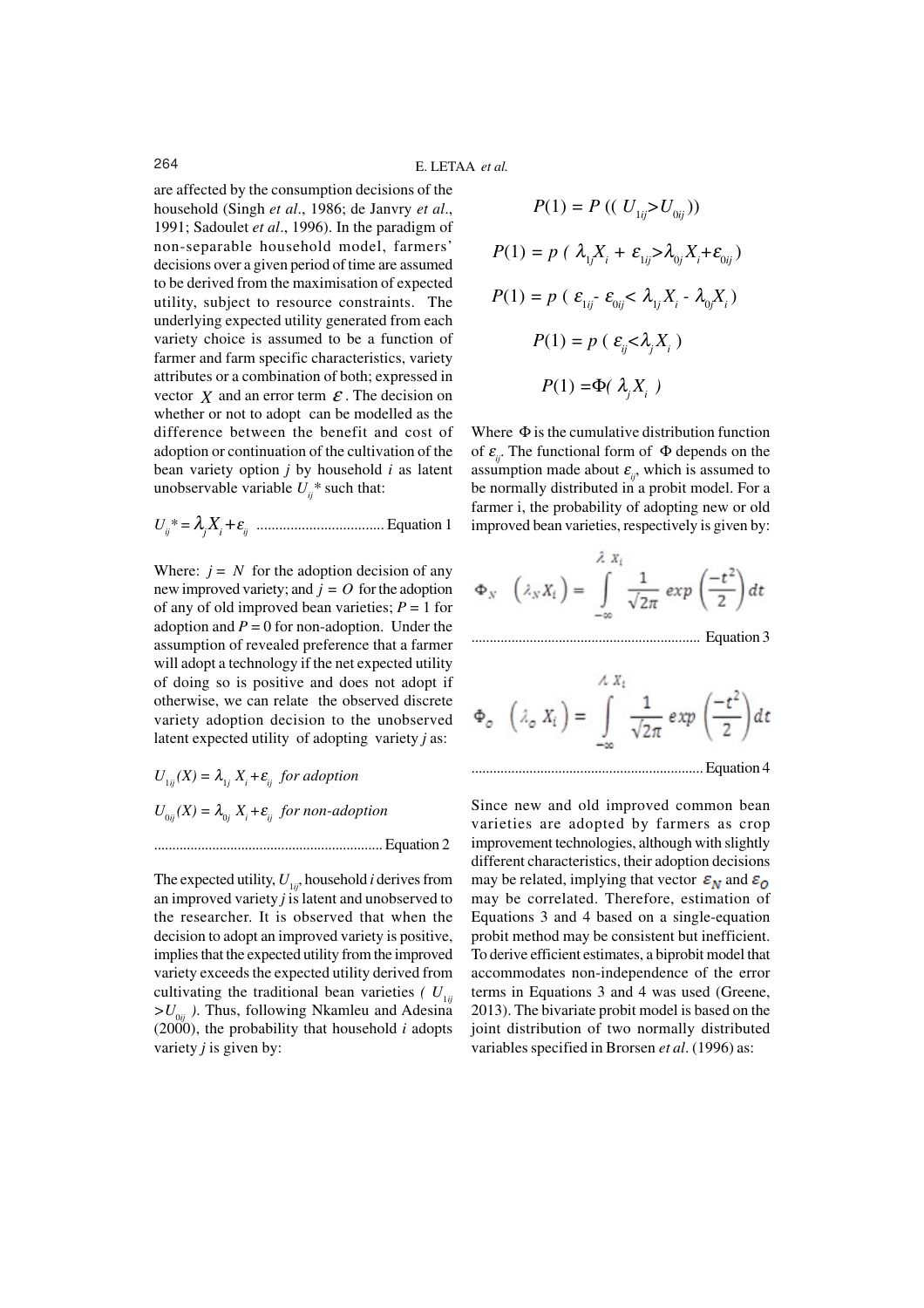$$
f(N, 0) =
$$
\n
$$
\frac{1}{2\pi\sigma_N\sigma_0\sqrt{1-\rho^2}} e\left((\epsilon_N^2 + \epsilon_0^2 \cdot \rho \sigma_N \sigma_0)/(2(1-\rho^2)\right)
$$
\n
$$
\epsilon_N = \frac{N \cdot \mu_N}{\sigma_N} \text{ and } \epsilon_0 = \frac{O \cdot \mu_0}{\sigma_0}
$$

................................................................ Equation 5

Where:  $\rho$  is the correlation between N and O, the covariance is  $\sigma_{N,O} = \rho \sigma_{N} \sigma_{O}, \mu_{N}, \mu_{O}, \sigma_{N}$  and  $\sigma$ <sub>o</sub> are the means and standard deviations of the marginal distributions of N and O, respectively. The distributions of N and O are independent if and only if  $\rho = 0$ . The biprobit model is estimated using a full maximum likelihood estimation method.

**Empirical model specification.** Bean varieties grown in the Southern Highlands of Tanzania were categorised into three major groups according to their origin and period of release as: (a) improved new if they were derived from research and released in 2002 and afterwards; (b) improved old if they are derived from research and released before 2002; and (c) local for landraces. To assess the spatial spread of improved bean varieties across the region, the household level adoption rates of respective variety groups were summarised at sector level and mapped using GIS tools (Fig. 1).

The dependent variable was defined as a dummy equal to one, if the farmer cultivated new improved variety (N) in 2013 cropping season; and 0 otherwise. Similarly, for old improved varieties denoted by O, the dependent variable was defined as a dummy equal to one if the farmer planted the old improved varieties and 0 otherwise in 2013 cropping season.

In selecting factors to include in the analysis of improved bean varieties in Southern Tanzania Highlands, we were guided by the literature on adoption of crop varieties and the theory of nonseparable household model (Singh *et al*., 1986; de Janvry *et al*., 1991; Sadoulet and de Janvry, 1995) described above. A wealth of literature from empirical studies on the determinants of agricultural technology adoption in Tanzania

(Sitomwe, 2011; Kassie, 2012; Gregory and Sewando, 2013) and that from elsewhere (Katungi *et al*., 2011; Bamuller, 2012; Ramakers *et al*., 2013) has shown several specific household, farm as well as village related factors that influence agricultural technology adoption.

**Individual and household characteristics.** Individual demographic factors included: education, age, gender and experience. Education level of the decision maker enhances ability to obtain, use and process information relevant to a technology, thus leading to the use of the technology (Schultz, 1975). Highly educated individuals are also more likely to earn higher wages from off-farm than on-farm employment given the same proportion of off-farm and onfarm time. Thus, the expected sign of education on the adoption of new improved bean varieties is indeterminate. Similarly, experience of the farmer (represented as years in bean growing divided by age of the household head to correct for multicolinearity) is linked to adoption of new technologies through learning by doing (Foster and Rosenzweig, 2010).

Gender of the household head captures the differences between household typologies with regard to access and control over productive resource. Women, for instance, have been reported to be generally more constrained in terms of access to external inputs and information (Dey, 1981); which, in turn, may limit their propensity to adopt new technologies. The number of dependents in the household may influence variety choice through its effect on consumption demand and risk preference (Katungi *et al*., 2011). Large numbers of children may also negatively affect adoption if it increases the opportunity cost of time spent on related agricultural activities.

Household wealth assets including communication devices (radio, mobile phone and Television set), and access to off-farm income are other factors that influence technology adoption (Katungi *et al*., 2011; Bamuller, 2012). Cash generated from engagement in off-farm economic activities can provide additional income for purchasing improved variety seed as well as increase the capacity of the household to take risks. Possession of Information Communication technology (ICTs) devices such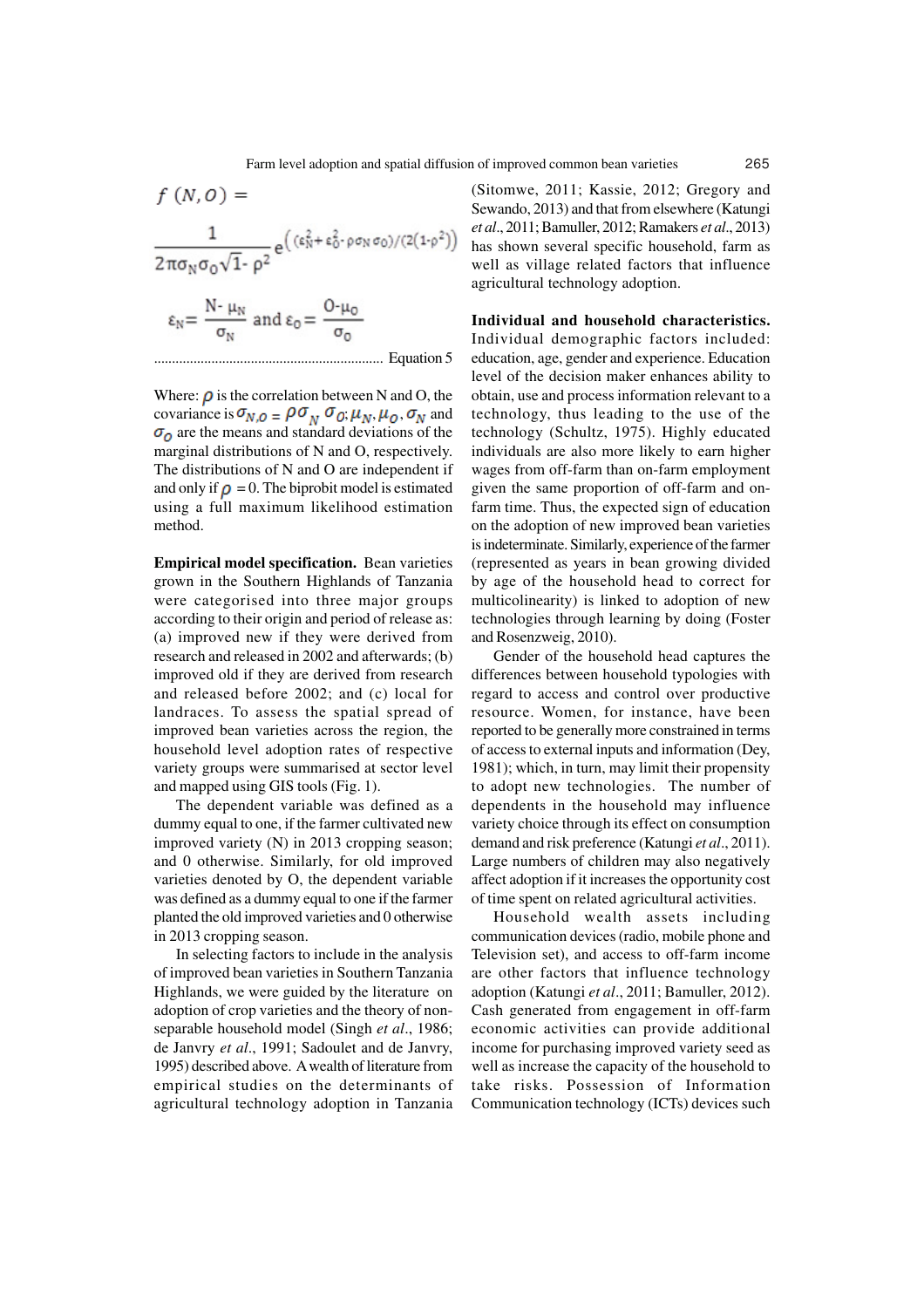

(a) Old improved varieties (1980-1999)



(b) New improved varieties (2002-2011)

Figure 1. Diffusion of improved bean varieties in Southern Tanzania during the 2012 cropping season, by year of release.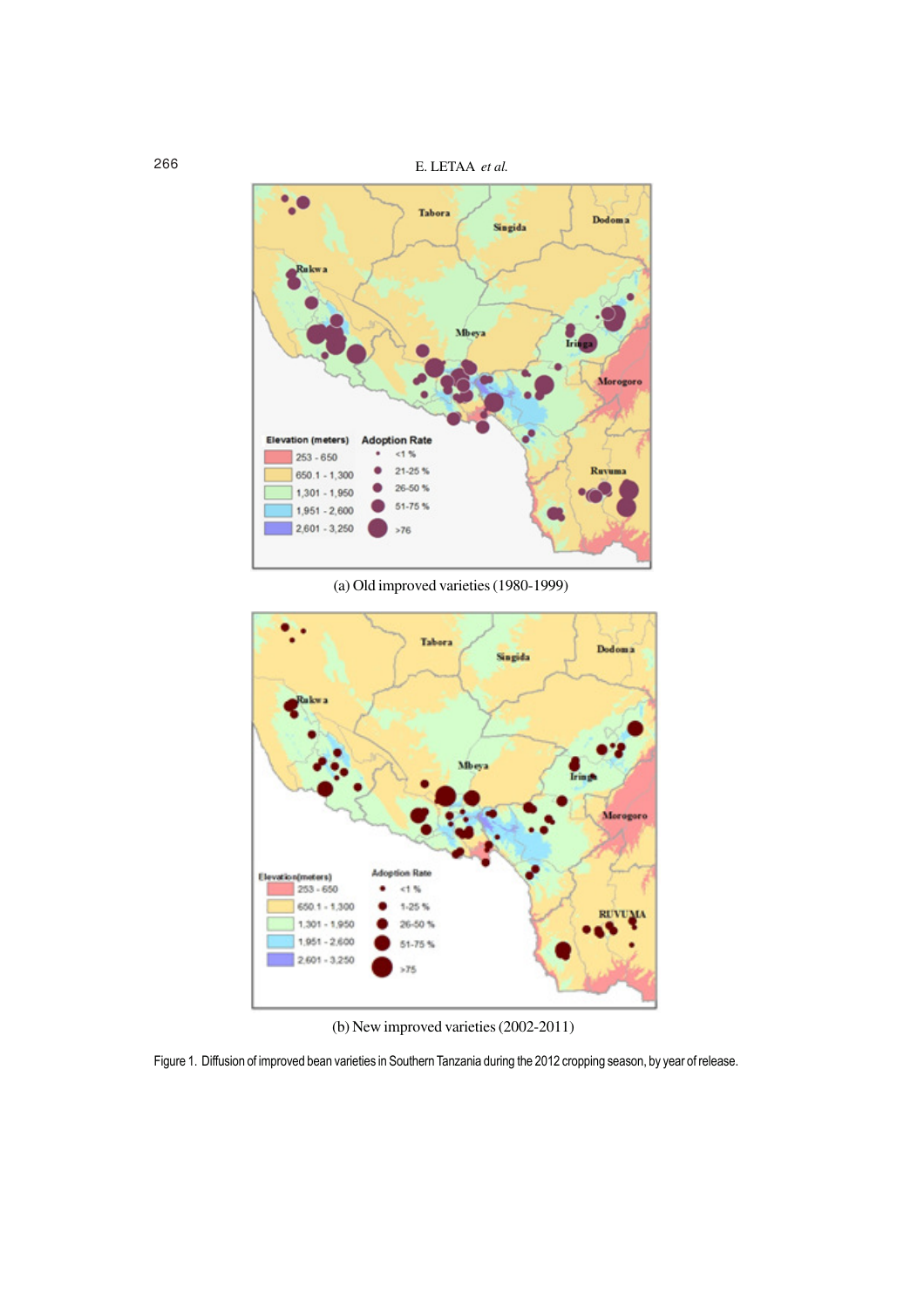as a mobile phone is another factor expected to affect the use of the new varieties. Bamuller (2012) argued that ICTs help overcome some of the obstacles to technology adoption, by facilitating access to information sharing and learning, financial services, input and output markets.

**Farm characteristics.** Plot distance from the homestead, soil fertility status of the farm and the size of land holding are the farm characteristics included in the analysis. Larger farm size may increase the probability to adopt through its downward influence on the burden of financial constraint (Sain and Martinez, 1999) and the ability to overcome the high opportunity cost of experimentation (Sitomwe *et al*., 2009). On the other hand, land constrained households may derive higher incentives from new high yielding varieties because of the desire to increase productivity per unit area. Hence, the effect cannot be determined a priori. Distant plots have been reported to receive less attention and less frequent monitoring, particularly for maize and legumes which are edible at green stage (Teklewood *et al*., 2013). Hence, farmers are less likely to adopt improved common bean varieties on such distant plots. Furthermore, adoption of technologies has been observed to be lower in soils with average fertility and higher for good soils in Malawi (Chirwa, 2005). Therefore, if the farmers do not think that soil fertility is a problem, it is more likely that they will invest in the improved bean varieties. This is because perhaps they perceive a higher pay off from inherently fertile soils than less fertile soil.

**Location and contextual factors.** Distance to market, extension service, access to seed distribution centres, participation in farmer associations and agricultural credit/ loan schemes; and the quality of road connecting the village to the outside communities, are the contextual factors hypothesized to influence adoption of improved bean varieties in Tanzania. Poorly functioning input and output markets erode the profitability of a technology to the farmer, and hence demotivates technology uptake (Jack, 2011). Rural markets in Tanzania are generally poorly developed and are characterised

by high transaction costs arising from high search, transportation and monitoring costs; and limited access to information (Soudulet *et al*., 1996). Thus, longer distances to the market centres and poor road infrastructure were expected to negatively influence adoption of the new bean varieties, through increasing time of travel and transport cost. Village input distribution centers for improved seeds on the other hand were expected to increase access to new seeds and facilitate adoption.

Extension was expected to increase farmers' access to information on the availability and properties of the new technologies (Kaliba *et al*., 2000; Akudugu *et al*., 2012). Similarly, new technologies come at a cost to the poor smallholder farmers, both in terms of acquiring seeds and the complimentary inputs such as fertilisers. Thus, village agricultural credit/ loan services could help reduce credit constraint for the resource constrained smallholder farmers. Furthermore, farmer associations represent a form of social capital for disseminating important agricultural information (Isham, 2000; Chirwa, 2005).

**Variety attribute related demand.** Adoption of a new technology will ultimately depend on its relative advantages (Rogers, 1983). Farmers were presented with a list of common bean attributes, namely drought tolerance, pest tolerance, disease resistance, early maturity, uniformity in maturity, grain size, grain colour, cooking time, taste, nutritional value and palatability of leaves. For each attribute, respondents rated its importance to them on a scale of 1-5 (1-not important, 5 extremely important). In order to get a manageable set of variables, the ten attributes were subjected to factor analysis using Principal Component Analysis. Two groups of latent factors: "stress tolerant" and "market" attributes were obtained from factor analysis based on the criterion of eigenvalues greater than unity. Pests and disease tolerance loaded heavily on the first factor described as stress tolerant attributes that explained 70.8 percent of the variation in the 11 variety attributes (Table 1). Factor two, described as market attributes loaded heavily on grain colour and taste (Table 1). Using scoring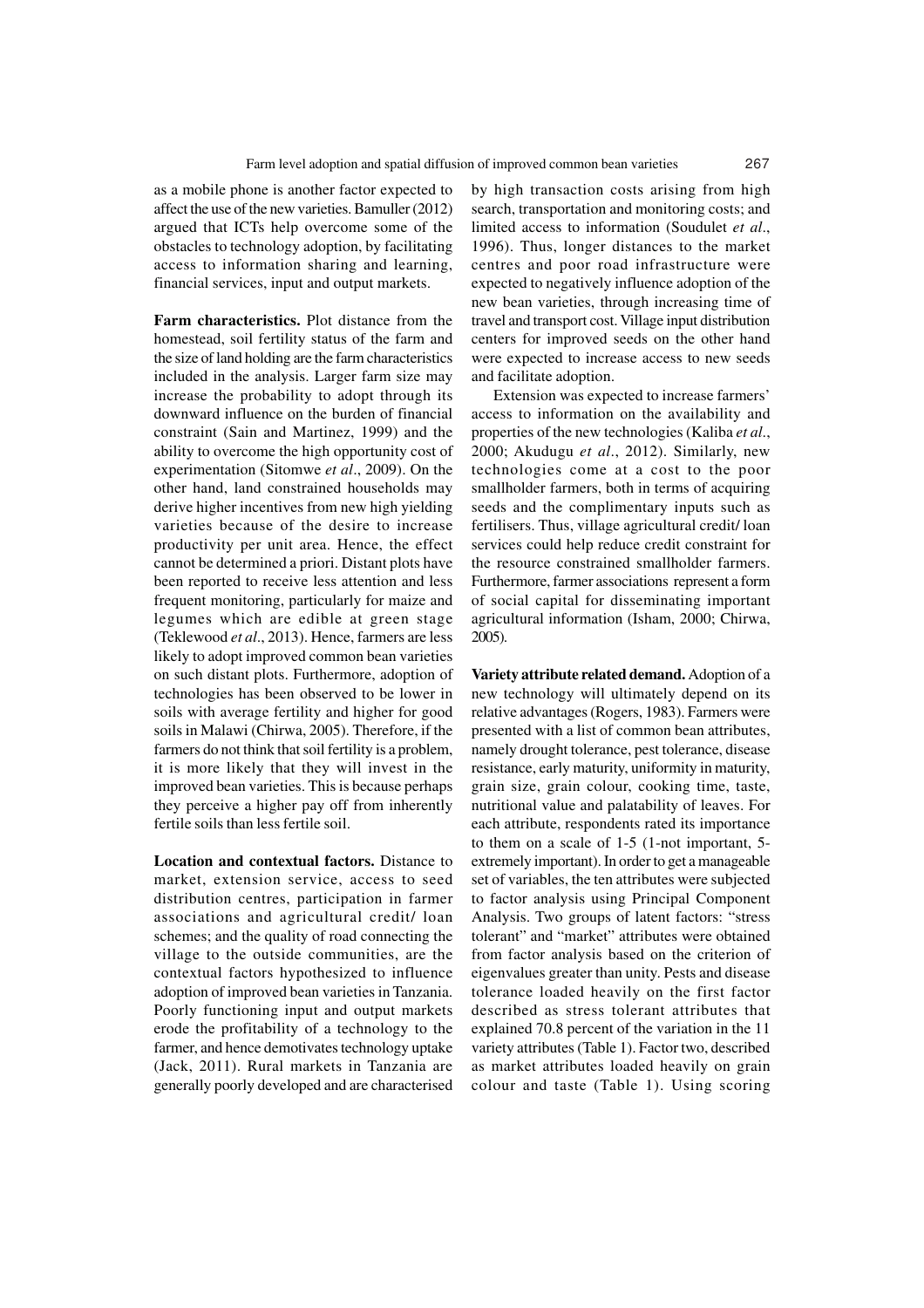TABLE 1. <sup>a</sup> Scores after factor analysis of variety attributes

|                        | Agronomic related<br>attributes | Market related<br>attributes |  |  |
|------------------------|---------------------------------|------------------------------|--|--|
| Drought tolerance      | 0.09                            | $-0.01$                      |  |  |
| Disease resistance     | 0.34                            | $-0.09$                      |  |  |
| Pest tolerance         | 0.27                            | $-0.07$                      |  |  |
| Early maturity         | 0.13                            | $-0.02$                      |  |  |
| Uniformity in maturity | 0.13                            | 0.02                         |  |  |
| Grain size             | 0.08                            | 0.01                         |  |  |
| Grain color            | $-0.31$                         | 1.03                         |  |  |
| Cooking time           | 0.14                            | 0.01                         |  |  |
| Taste                  | 0.00                            | 0.00                         |  |  |
| Nutritional value      | 0.15                            | $-0.02$                      |  |  |
| Palatability of leaves | 0.08                            | 0.02                         |  |  |

<sup>a</sup> Scores for the weights attached to variety attributes by farmers derived after factor analysis of variety attribute demand

command after factor analysis, the two factors were recovered from the data and included as explanatory variables in the model.

# **RESULTS AND DISCUSSION**

**Descriptive analysis.** Figure 1 shows that both new and old improved bean varieties diffused extensively in the study area, grown in almost every sampled village. However, improved bean varieties released since 2002 accounted for a small proportion of area planted in 2012 (Fig. 1b), perhaps because they were still in the early stage of diffusion. For example, this category of varieties occupied between 1-25 percent of the cultivated bean plots in 53.3 percent of the sampled villages; while they accounted for between 26-50 percent of the plots in 12 percent of the villages. Similar to the new improved bean varieties, varieties released in 1990s and earlier were widely spread across the study area; grown almost evenly in all villages. In 2011/2012, old improved bean varieties occupied over 51 percent of the bean plots in 40 of the sampled villages (Fig. 1a).

In both cases, adoption of improved bean varieties was more concentrated in mid- to highelevation areas (i.e. altitude 1301-1950 masl), which were also the most suitable for bean production (Fig. 1 a-b). On the other hand, landraces dominated the semi-arid low-to-mid altitude (1000-1500masl) areas of Iringa region where mean annual rainfall ranged from 500 to 800mm. In these areas, improved bean varieties accounted for only 42 percent of the bean area cultivated in 2011/2012 (Fig. 1).

Old improved bean varieties dominated new improved bean varieties in the 2012 cropping season in terms of number of plots planted (Fig. 1), though there was a reverse in the 2013 cropping season (Table 2). Among the adopters of improved bean varieties (53. 8 percent of smallholder bean growers) in 2013 cropping season, 30.6 percent grew new bean varieties; while 23.2 percent grew old improved bean varieties (Table 2). In terms of area, improved bean varieties occupied 38.23 percent of the land pre-allocated to bean production, in the same season with new improved varieties accounting for 21.04 percent of that land (Table 2).

Comparatively, the proportion of households growing new improved bean varieties rose by 7.23 percent between 2012 and 2013 cropping season; while the area occupied by the same varieties increased by 5.14 percent. On the other hand, the proportion of growers of old improved bean varieties dropped by 24.9 %, being replaced by new improved bean varieties and landraces. This result suggests that new improved bean varieties released recently (2002-2012) are rapidly diffusing, while the diffusion of the old improved bean varieties reached its maturity stage, and was thus being replaced by new improved ones.

Both push and pull factors are expected to have played a role in the variety adoption dynamics between the two cropping seasons (2012 and 2013). On the demand side, season 2011/2012 was generally dry, which affected harvests, resulting in price hikes (Food security early warning system at http://www.wami.org accessed on 29/07/2015). Since landraces fetch a premium price on the market, higher market prices could have further increased the incentive of growing such varieties. Besides, landraces are highly preferred by farmers because of their palatability, local demand and compatibility to agro-climatic conditions of the area (Sanga and Mahonge, 2014).

On the supply side, the increase in diffusion of new improved bean varieties reflects the improvements in the seed production and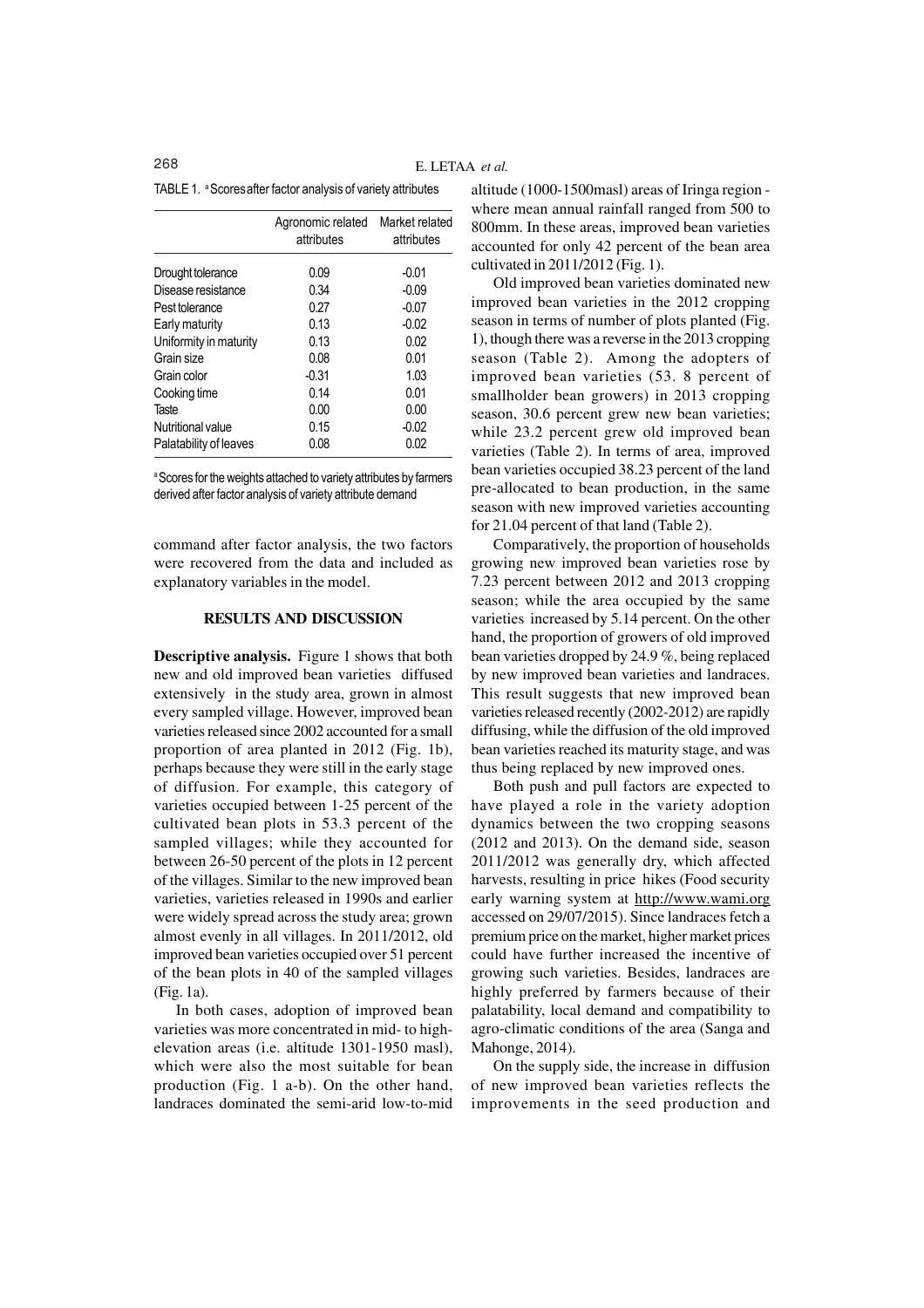dissemination, especially of new improved varieties between 2012 and 2013. During this period, the quantity of seed produced by various partners and the Pan African Bean Research Alliance (PABRA) through its partners in Southern Tanzania nearly doubled, from 321.7 tonnes in 2012 to 611.5 tonnes in 2013 (PABRA, 2014a ). Similarly, the number of farmers that accessed seed also increased from 109,023 in 2012 to 130,398 in 2013 (PABRA, 2014a).

Generally, households cultivated about 1.25 bean plots (Table 3), majority of which were planted with single variety. Approximately 25 and 20.48 percent of cultivated bean plots were planted with new and old improved bean variety category, respectively. Only 1.68 percent of the bean plots were planted with a mixture of both new and old improved bean varieties, while the remaining over fifty percent of the bean plots were cultivated with land races (Table 3).

These results reveal market driven production behavior. Firstly, results show that though the practice of bean cultivar mixture has been

extensively used to control major bean diseases in the African Great Lakes region (Pyndji and Trutman, 1992), it is less common in Southern Tanzania, reflecting a commercial oriented production. This supports the findings of Mishili *et al.* (2009) that bean consumers in Tanzania prefer pure to mixed grain (i.e. grain of different varieties). Secondly, the significant area allocated to landraces is consistence with the observations made earlier that local varieties are highly palatable and preferred on the market (Katungi *et al*., 2009; Sanga and Mahonge, 2014).

Results reported in Table 4 indicate that adopters and non-adopters of improved bean varieties are distinguishable by household and farm characteristics, variety attribute demand, as well as market conditions. Overall, adopters of new improved bean varieties had more years of schooling (6.04 years), and were more likely to own a mobile phone (63 percent), oxen (73 percent) and participate in off farm activity (59 percent), compared to non-adopters (Table 4). This implies that adoption of new improved

| Variety      | Percentage of growers <sup>a</sup> (%) |       | Area share (%) |       |  |
|--------------|----------------------------------------|-------|----------------|-------|--|
|              | 2012                                   | 2013  | 2012           | 2013  |  |
| Old improved | 48.07                                  | 23.19 | 41.5           | 17.19 |  |
| New improved | 23.34                                  | 30.57 | 15.9           | 21.04 |  |
| Land races   | 42.54                                  | 61.14 | 42.6           | 61.77 |  |
| Total        | 113.95                                 | 114.9 | 100            | 100   |  |

TABLE 2. Adoption rates and area share under improved bean varieties for the 2012 and 2013 cropping seasons, Southern Tanzania

a The total percentage of growers is greater than 100 because of cases of multiple varieties cultivated per household. For example, a household growing both old and new improved varieties, new improved and local varieties, Local and old improved varieties

TABLE 3. Plot level adoption of improved common bean in 2013/14 season in the highlands of Southern Tanzania

| Adoption status                    | % $plots(N = 835)$ | Total number of plots | Number of bean plots |           |
|------------------------------------|--------------------|-----------------------|----------------------|-----------|
|                                    |                    |                       | Mean                 | <b>SD</b> |
| Non adopters                       | 53.05              | 443                   | 1.58                 | 0.85      |
| Only new improved variety adopters | 24.79              | 207                   | 1.36                 | 0.58      |
| Only old improved variety adopters | 20.48              | 171                   | 1.56                 | 0.85      |
| Adopters of both old and new       | 1.68               | 14                    | 1.07                 | 0.27      |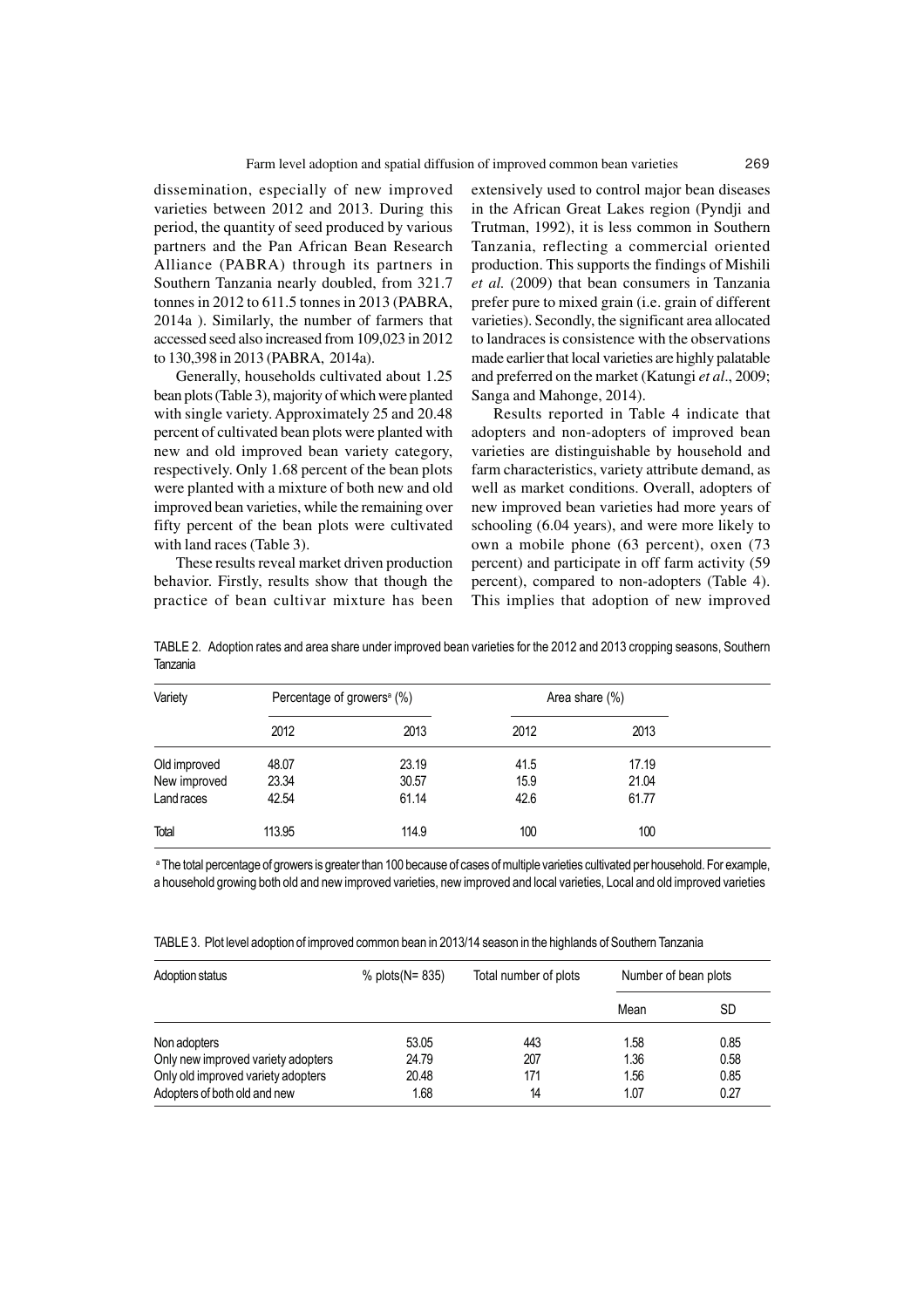|  |  | TABLE 4. Summary statistics for adopters and non-adopters of old and new improved common bean varieties in the highlands of Southern Tanzania |  |
|--|--|-----------------------------------------------------------------------------------------------------------------------------------------------|--|
|  |  |                                                                                                                                               |  |

| Variables                                                         | Overall sample<br>$(n = 835)$ | New improved varieties  |                             | Old improved varieties  |                             | 570             |
|-------------------------------------------------------------------|-------------------------------|-------------------------|-----------------------------|-------------------------|-----------------------------|-----------------|
|                                                                   |                               | Adopters<br>$(n = 221)$ | Non adopters<br>$(n = 614)$ | Adopters<br>$(n = 185)$ | Non-adopters<br>$(n = 650)$ |                 |
| Individual and household specific characteristics                 |                               |                         |                             |                         |                             |                 |
| Education of household head (years of formal schooling)           | 5.75(2.55)                    | $6.04(2.68)$ **         | 5.65(2.50)                  | 5.71(2.54)              | 5.76(2.55)                  |                 |
| Experience-age ratio                                              | 0.30(0.21)                    | 0.30(0.21)              | 0.29(0.21)                  | $0.27(0.21)^{*}$        | 0.30(0.21)                  |                 |
| Livestock units                                                   | 4.84(5.69)                    | 5.36(7.71)              | 4.66(6.12)                  | 5.41 (6.66)             | 4.69(6.56)                  |                 |
| Amount of agricultural equipment                                  | 22.40 (37.26)                 | 21.86 (36.40)           | 22.62(37.59)                | 27.51 (35.54)**         | 20.97(37.63)                |                 |
| Household has oxen (1= yes)                                       | 0.60(0.49)                    | $0.73(0.45)$ ***        | 0.56(0.50)                  | $0.49(0.50)$ ***        | 0.64(0.48)                  |                 |
| Household possess a mobile phone (1= yes)                         | 0.32(0.47)                    | $0.63(0.48)$ ***        | 0.20(0.40)                  | $0.15(0.35)$ ***        | 0.36(0.48)                  |                 |
| Frequency Extension contact                                       | 0.94(3.33)                    | $1.43(4.53)$ **         | 0.76(2.76)                  | 0.78(2.20)              | 0.98(3.58)                  |                 |
| Number of dependents                                              | 2.40(1.65)                    | 2.54(1.69)              | 2.34(1.63)                  | 2.45(1.77)              | 2.38(1.61)                  |                 |
| Household has off farm activity (1= yes)                          | 0.49(0.50)                    | $0.59(0.49)$ ***        | 0.45(0.50)                  | 0.44(0.50)              | 0.50(0.50)                  |                 |
| <b>Farm characteristics</b>                                       |                               |                         |                             |                         |                             |                 |
| Plot distance from home (minutes)                                 | 41.64 (44.21)                 | 37.70 (34.77)           | 43.06 (47.09)               | 49.79 (39.15)***        | 39.33(45.30)                | E. LETAA et al. |
| Soil fertility                                                    |                               |                         |                             |                         |                             |                 |
| Good                                                              | 21.69                         | 28.05**                 | 19.22                       | 20.54                   | 21.85                       |                 |
| Medium                                                            | 61.01                         | 64.71                   | 60.10                       | 55.66                   | 62.92                       |                 |
| Poor                                                              | 17.23                         | 23.78                   | 20.68                       | 23.78**                 | 15.25                       |                 |
| <b>Total land owned</b>                                           | 9.55(16.04)                   | 10.89 (18.41)           | 9.07(15.08)                 | 11.90 (21.49)**         | 8.88(14.05)                 |                 |
| Variety attribute demand                                          |                               |                         |                             |                         |                             |                 |
| Index of agronomic attributes                                     | 0.03(0.92)                    | $0.40(0.73)$ ***        | $-0.10(0.95)$               | 0.06(0.89)              | 0.06(0.93)                  |                 |
| Index of market attributes                                        | $-0.03(1.01)$                 | 0.06(1.02)              | $-0.02(1.01)$               | 0.05(0.99)              | $-0.05(1.01)$               |                 |
| Market conditions and location specific factors                   |                               |                         |                             |                         |                             |                 |
| Village has farmer associations/cooperatives (1= yes)             | 0.59(0.49)                    | $0.71(0.45)$ ***        | 0.55(0.50)                  | 0.55(0.50)              | 0.61(0.49)                  |                 |
| Village has agricultural credit/loan services in the (1= yes)     | 0.71(0.45)                    | 0.73(0.44)              | 0.71(0.45)                  | 0.76(0.43)              | 0.70(0.46)                  |                 |
| Distance to market (km)                                           | 8.82(16.87)                   | 9.05(15.50)             | 8.73(17.34)                 | 9.14(15.90)             | 8.73(17.14)                 |                 |
| Village has input distribution center for improved seeds (1= yes) | 0.27(0.44)                    | $0.33(0.47)$ **         | 0.25(0.43)                  | $0.19(0.40)$ ***        | 0.29(0.46)                  |                 |
| Village road is accessible throughout the year $(1 = yes)$        | 0.41(0.49)                    | $0.57(0.50)$ ***        | 0.35(0.49)                  | $0.56(0.50)$ ***        | 0.37(0.48)                  |                 |

Figures in brackets are standard deviations; \*; \*\* and \*\*\* denote 10%, 5% and 1% significance levels, respectively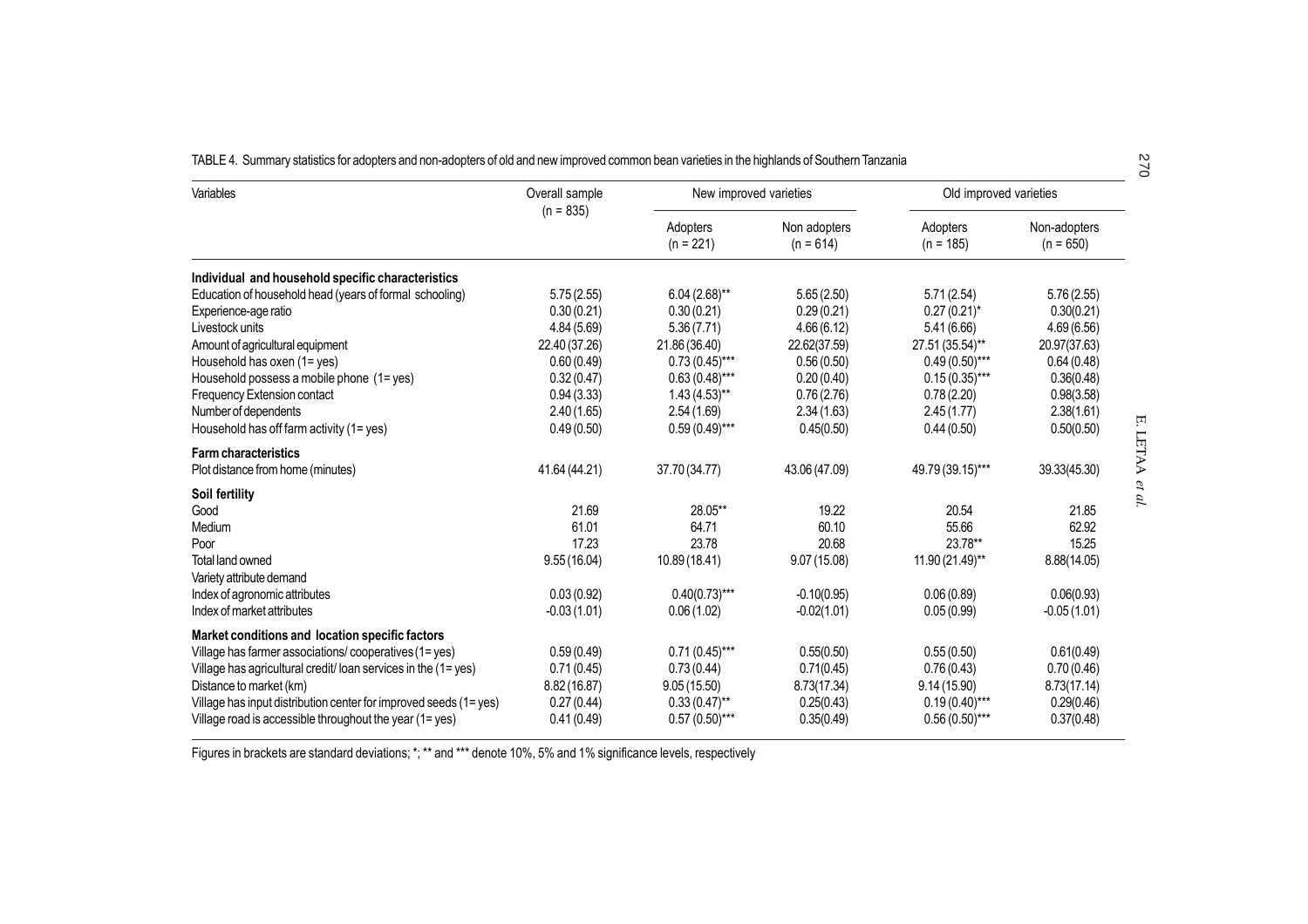varieties might be associated with endowment of human capital (education) and household wealth important for obtaining and processing information (Schultz, 1975) and acquiring the improved varieties (Awotide *et al*., 2012), respectively.

The descriptive results further show that adopters of new improved bean varieties had better access to the technology than nonadopters. The former were relatively more frequently visited by extension agents, located in villages with comparatively better access to input distribution centres (33 percent) and farmer cooperatives or associations (71 percent). Consistent with the literature (Isham, 2000; Doss and Morris, 2001; Abebaw and Haile, 2013), this is evidence that bean growers who did not plant new improved bean variety seed were disadvantaged, in terms of technology supply. Moreover, presence of input distribution centres nearer to the farming communities is associated with lower transaction costs to farmers. Likewise, farmer associations/ cooperatives provides a form of social capital and facilitates consultative norms that facilitate adoption of new technologies in rural Tanzania (Isham, 2000). Furthermore, group members may engage in delivery of services such as dissemination of improved farm inputs, provision of loans and marketing of farm inputs (Abebaw and Haile, 2013).

Table 4 also compares the characteristics of households that grew old and new improved bean varieties. Generally, adopters of old improved bean varieties had relatively bigger landholdings (about 11.9 ha) compared with those who grew new improved varieties or land races. In terms of variety attribute demand, adopters of old improved bean varieties attached low weight to stress tolerance bean attributes than non adopters of these varieties, perhaps because the former had more land to compensate for yield loss or alternative strategies to manage environmental stresses (Table 4).

Finally, results show that adopters of new and old improved bean varieties face similar market conditions, as captured by the distance from the farm to the main roads, quality of village feeder road, and household access to credit. A respective 56 and 57 percent of households that grew new and old improved bean varieties were

in villages with roads accessible throughout the year; while access to credit facilities did not differ across villages. This implies that adoption of improved varieties could be associated with improved road infrastructure (Kiprono and Matsumoto, 2014), perhaps through its effect on lowering transportation costs, thereby facilitating mobility and information diffusion

**Econometric results.** The econometric results from the biprobit estimation of the determinants of the new and old improved common bean varieties are presented in Table 5. The model diagnostic test results show that Rho (*p*) was significant, which is evidence that the error terms in the two equations are correlated, thereby lending support to use of a bivariate model rather than univariate probit model in the analysis (Nkamleu and Adesina, 2000). Different household, farm and location specific factors capturing different dimensions of technology adoption were significant with the hypothesized signs. Likelihood ratio test results further revealed that variety attributes  $(P = 0.000)$ , information access factors ( $P = 0.000$ ), village variables ( $P = 0.000$ ), farm characteristics ( $P =$ 0.0000) and household demographic characteristics ( $P = 0.0603$ ) were all significant factors that explained variation in adoption of improved common beans in Southern Tanzania Highlands. Household characteristics found to significantly influence adoption of improved bean varieties were: number of dependents, oxen, agriculture wealth, possession of mobile phone, farmer experience and off farm employment (Table 5).

 The number of household members aged below 14 years and above 65 years, positively and significantly influenced the adoption of new improved common bean varieties. An additional one dependent member was associated with 1.5 percent higher chances of adopting new improved bean varieties. This results implies that because households with a large number of dependents face higher risk of food insecurity, adoption of new improved bean varieties offer them opportunities to avert food insecurity. This is because the new improved varieties have enhanced resistance to multiple stresses that enable them to stabilise yield. Similar findings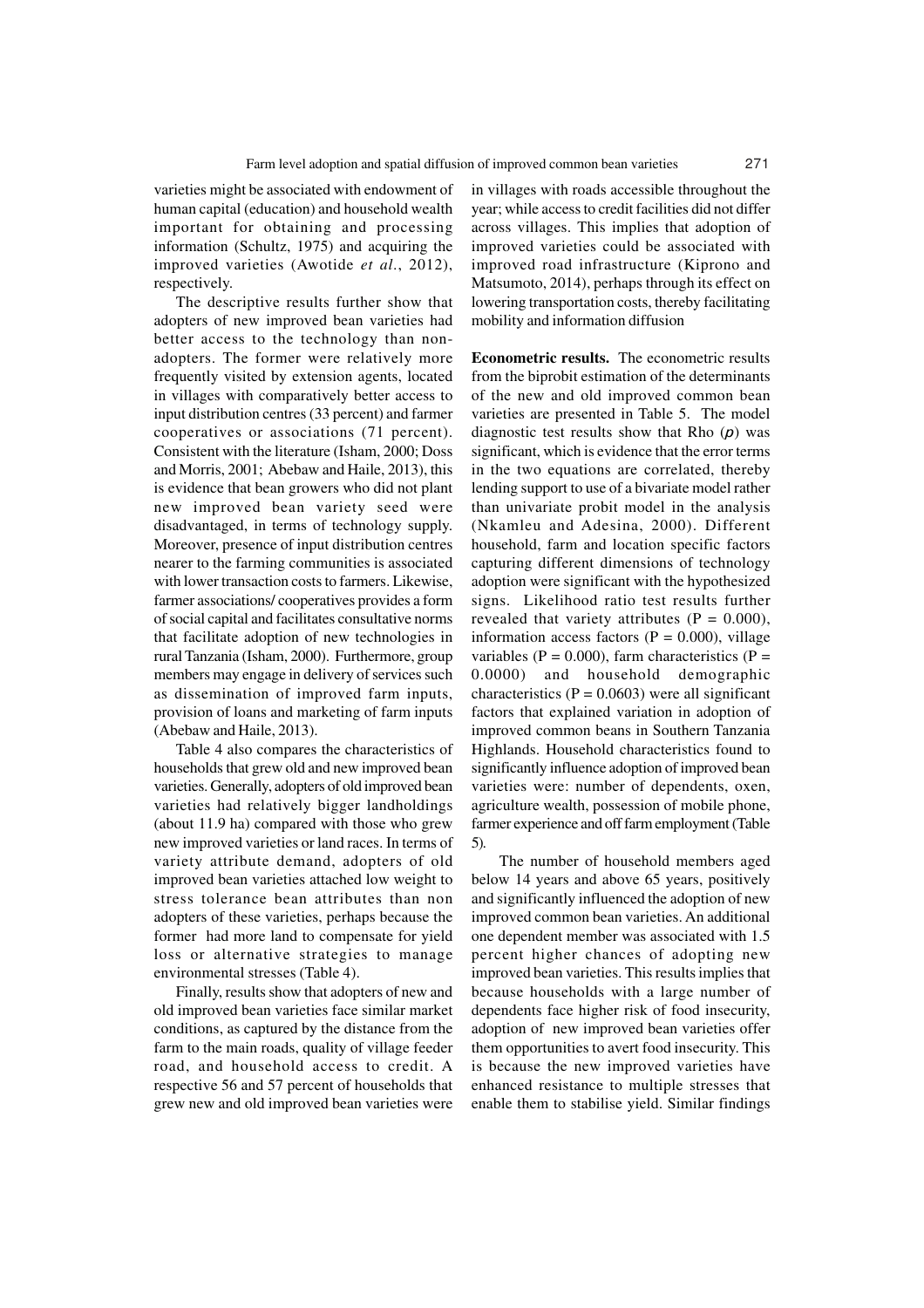TABLE 5. Bivariate probit results of adoption of new and old improved common bean varieties in the highlands of Southern Tanzania

| Variables                                                                            | New improved<br>varieties |                                      | Old improved<br>varieties |                                      |
|--------------------------------------------------------------------------------------|---------------------------|--------------------------------------|---------------------------|--------------------------------------|
|                                                                                      | dy/ dx                    | Delta<br>method<br>Standard<br>error | dy/ dx                    | Delta<br>method<br>Standard<br>error |
| Years of schooling                                                                   | 0.001                     | 0.005                                | $-0.000$                  | 0.005                                |
| Experience - age ratio                                                               | $0.135***$                | 0.060                                | $-0.160***$               | 0.062                                |
| Livestock physical units                                                             | 0.13                      | 0.012                                | $-0.007$                  | 0.012                                |
| Livestock physical units (Correction factor)                                         | 0.089                     | 0.138                                | $-0.016$                  | 0.141                                |
| Number of agricultural equipment                                                     | $-0.010$                  | 0.016                                | $0.040***$                | 0.015                                |
| Household possess an oxen (1= yes)                                                   | $0.083***$                | 0.030                                | $-0.049$                  | 0.030                                |
| Household possess a mobile phone (1= yes)                                            | $0.302***$                | 0.032                                | $-0.168***$               | 0.023                                |
| Final decision maker to grow beans (base man)                                        |                           |                                      |                           |                                      |
| 2. Woman                                                                             | 0.029                     | 0.025                                | 0.004                     | 0.026                                |
| 3. Son/ daughter                                                                     | $-0.236$                  | 0.428                                | 0.243                     | 0.326                                |
| Frequency Extension contact                                                          | 0.004                     | 0.003                                | $-0.004$                  | 0.004                                |
| Distance to market (km)                                                              | $-0.001$                  | 0.001                                | 0.000                     | 0.001                                |
| Number of dependents                                                                 | $0.015***$                | 0.007                                | $-0.012$                  | 0.008                                |
| Household has off farm activity (1= yes)                                             | $0.093***$                | 0.024                                | $-0.049*$                 | 0.024                                |
| Availability of input distribution center for improved seeds in the village (1= yes) | 0.041                     | 0.028                                | $-0.051*$                 | 0.028                                |
| Village road is accessible throughout the year (1= yes)                              | $0.132***$                | 0.024                                | $0.094***$                | 0.026                                |
| Availability of farmer associations/cooperatives in the village (1= yes)             | $0.082***$                | 0.024                                | $-0.027$                  | 0.029                                |
| Presence of agricultural credit in the village (1= yes)                              | $0.067***$                | 0.027                                | 0.038                     | 0.029                                |
| Index of agronomic attributes                                                        | 0.088***                  | 0.013                                | $-0.020$                  | 0.013                                |
| Index of market attributes                                                           | $-0.003$                  | 0.011                                | $0.027**$                 | 0.013                                |
| Soil fertility (base good)                                                           |                           |                                      |                           |                                      |
| $1 = \text{Median}$                                                                  | $-0.052$                  | 0.031                                | 0.011                     | 0.029                                |
| 2= Poor                                                                              | $-0.186***$               | 0.036                                | 0.101                     | 0.043                                |
| Plot distance from home (minutes)                                                    | $-0.000$                  | 0.000                                | $0.001**$                 | 0.000                                |
| Total land owned (acres)                                                             | 0.006                     | 0.015                                | $-0.003$                  | 0.016                                |

Log likelihood=-663.221: LR test (ñ=0)= c² (1) = 29.753\*\*\*; Number of observations =782.  $\,$ \*; \*\* and \*\*\* denote 10%, 5% and 1% significance levels

were reported from Zambia (Hamzakaza *et al*., 2014) where the likelihood of adopting multiple stress resistant improved common bean varieties was found to increase with household dependency ratio.

The effect of agricultural wealth (i.e., value of agricultural equipment and possession of oxen) on the adoption of improved bean varieties depended on the type of varieties. Households in possession of oxen had 8.3 percent higher chances of adopting new improved bean varieties than those without oxen. On the other hand, one additional unit of agriculture equipment increased the likelihood of using old improved bean varieties by 4.0 percent (Table 5), but had no effect on adoption of new improved varieties. In the study areas, oxen are important sources of draught power in crop production, which reduces drudgery and enables farmers to prepare land on time. Positive influence of oxen ownership and farm technology have previously been noted by earlier researchers (Degu *et al*., 2000). Similarly, the households with mobile phones had 30 percent higher chance of adopting new improved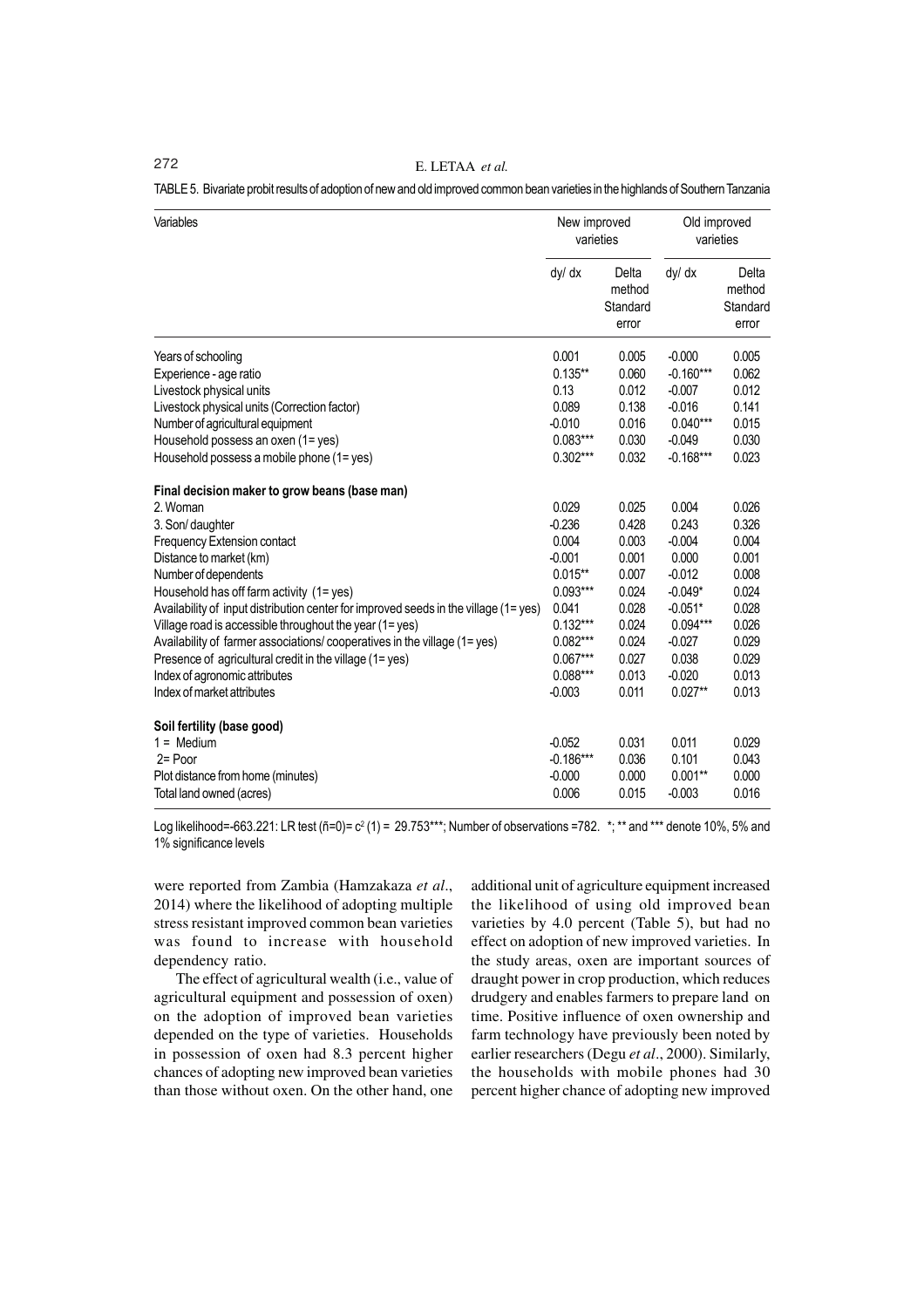varieties, which is consistent with the findings of Awotide *et al*. (2012). On the other hand, possession of mobile phones reduced the likelihood of planting old improved varieties, implying that access to mobile phones increases access to new information on source and availability of a new technology. This result is plausible and indicates that integration of mobile phone communication in agriculture holds potential to speed up the adoption of new crop varieties.

Participation in off-farm employment had a positive and significant influence on the adoption of new improved varieties (Table 5). Households with a member (s) involved in off-farm activities had 9.3 percent higher chances to adopt the new improved varieties than those that did not. On the other hand, households that participated in off-farm activities had 4.9 percent less chance in adopting old improved common bean varieties. Off-farm employment presents two complementary effects to the adoption of new improved bean varieties. It reduces the cash constraint, thus enabling farmers to purchase seed of new improved varieties, or augment the capacity of the household to bear the consequences of risks associated with uncertainty of new crop varieties. Tura *et al.* (2010) reported a positive influence of off-farm activity on adoption of improved maize in Ethiopia.

Relative experience of the farmer had a significantly positive influence on the adoption of new improved bean varieties (Table 5). A one year increase in relative experience increased the likelihood of adopting new improved varieties by 13.5 percent, but reduced the probability of planting old improved varieties by 16 percent. This could be because experience enhances efficiency in resource allocation that motivates such farmers to shift from old to new varieties for better adaptability of the crop. Similar findings were reported in Rahman (2008) in Bangladesh, who noted that farmer education, farmers' experience, wealth and non-agricultural income all positively influence crop diversification.

Plot specific characteristics also emerged significant determinants of bean variety choice in Southern Tanzania. This is consistent with the

literature that farmers match crop varieties with their soil characteristics (Bellon and Taylor, 1993). The likelihood that new improved common bean varieties will be adopted drops by 18.6 percent for a move from plots with good fertility to those of poor fertility. Similar finding was also reported by Rahman (2008). This might reflect the fact that when varieties are still new, seed will be expensive and those who incur expenditure will want to maximise yields in order to compensate for high cost of seed. Consistent with this argument, results showed that farmers planted new improved varieties nearer their residents, but planted old improved varieties in plots far from their residents because the latter required less monitoring during the growth cycle.

Results also depicted an important role market conditions (represented by road infrastructure, accessibility financial institutions and cooperatives) played in the adoption of improved common bean varieties in Southern Tanzania. Being located in villages with roads that were accessible throughout the year, provides 13.2 and 9.4 percent higher chances of adopting new and old improved common bean varieties, respectively. In light of the importance of bean trade in Tanzania, this is evidence that market access is a positive driver for improved bean variety adoption also reported by Dercon and Hoddinott (2005). As already alluded to, good road infrastructure and/or presence of farmer cooperatives/associations improves information diffusion thus resulting in in better access to the technology (Rahman, 2008; Kolade and Harpham, 2014; Abate *et al*., 2015).

Results support the well-established fact that farmers' preferences are important determinants of crop variety adoption. A one unit increase in index capturing the farmer demand for stress tolerant bean attributes was associated with an 8.8 percent increases in the likelihood of adopting new improved varieties, but had no effect on the adoption of old improved bean varieties. Instead, the probability of growing old improved bean varieties was found to increase with the demand for bean market attributes. An increase in demand for the market attribute by one unit increases the likelihood of adopting old improved variety by 2.2 percent.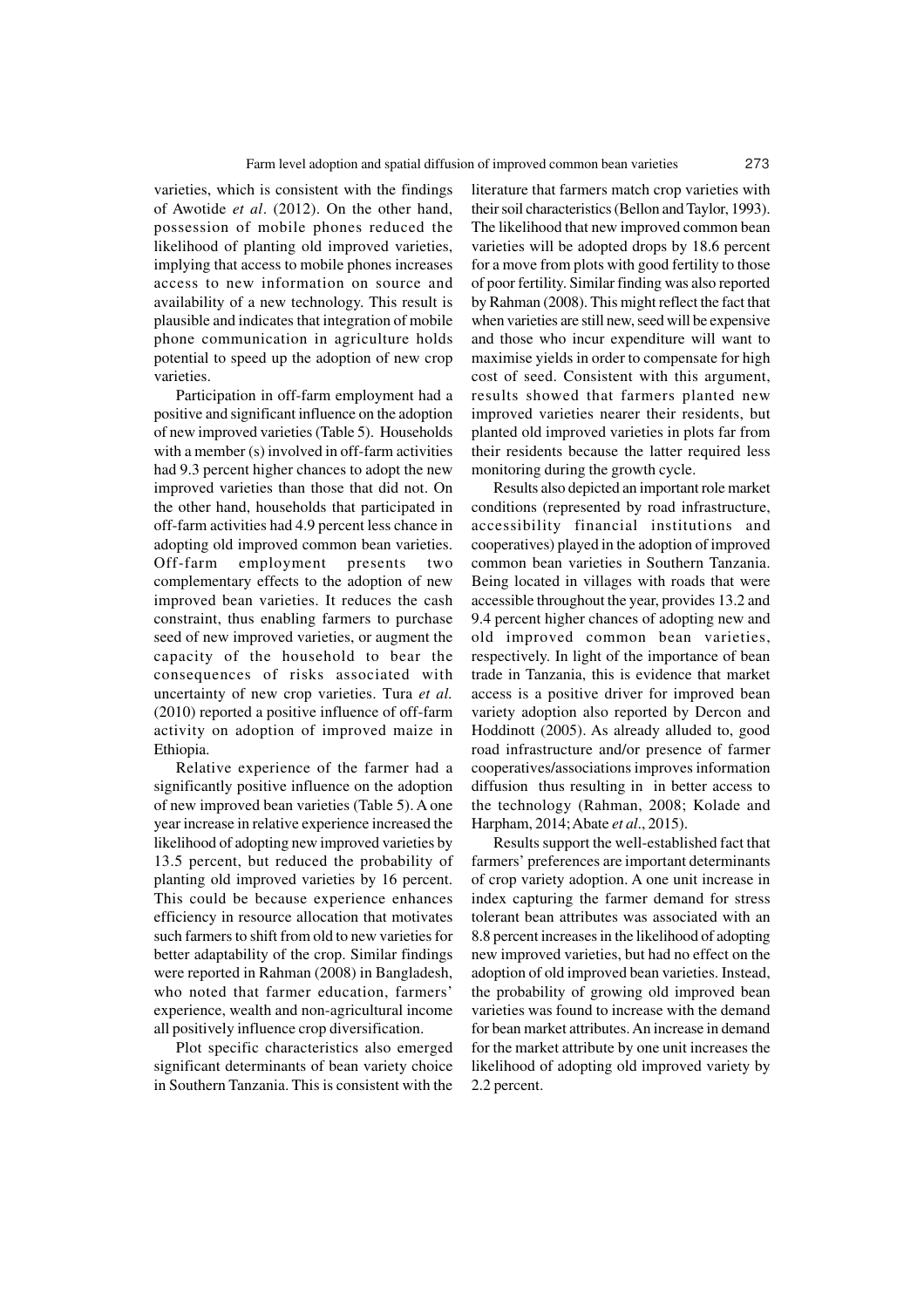#### **CONCLUSION**

A host of factors (i.e. household, farm, variety and market conditions) influence the adoption of improved bean varieties in the highlands of Southern Tanzania. Results reveal a trend of new improved varieties replacing old improved bean varieties, which implies that there might be farmers who consistently grow land races.

This implies that though new improved varieties may well be adapted to multiple constraints, their tolerance to drought conditions could be lower than that of landraces. Therefore, in the process of adapting bean crop to climate change, it is important that adaptation to drought, which is expected to increase in Tanzania, be given prominence in the current bean breeding research.

The significance of information acquisition factors such as the availability of mobile phones in the household reflects the importance of integrating new ICT technologies in seed systems.

### **ACKNOWLEDGEMENT**

We are grateful to the socio-economics team at ARI-Uyole for data collection. Special thanks to Juliana. A. Mwakasendo, Kissa Mwaisoba, Jenifer Swai, Mary Ndimbo, Maria Gabba, Leonard Sabula, Aida Malenga and Mr. Michael Kilango for technical support during the study. The financial support from the Canadian International Development Agency (CIDA) and The Swiss Agency for Development and Cooperation (SDC) through the Pan African Bean Research alliance (PABRA) and Bill and Melinda Gates Foundation (BMGF) is highly appreciated. Authors also thank the anonymous reviewer for the valuable comments

#### **REFERENCES**

- Abate, G.T., Rashid, S., Borzaga, C. and Getnet, K. 2015. Rural finance and agricultural technology adoption in Ethiopia. Does Institutional design matter? IFPRI Discussion paper 01422.
- Abeba, D. and Haile, M.G. 2013. The impact of cooperatives on agricultural technology

adoption: Empirical evidence from Ethiopia. *Food Policy* 38: 82-91.

- Akudugu, M.A., Guo, E. and Dadzie, S. K. 2012. Adoption of modern agricultural technologiesby farm households in Ghana: What factors influence their decisions? J*ournal of Biology, Agriculture and Health* 2(3).
- Awotide, B.A., Diagne, A., Wiredu, A.N. and Ojehomon, V.E. 2012. Impact of improved agricultural technology adoption on sustainable rice productivity and rural farmers' welfare in Nigeria: A Local Average Treatment Effect (LATE) Technique. A paper prepared for presentation at the African Economic Conference October 30- November  $\mathcal{D}$
- Bamuller, H. 2012. Facilitating agricultural transformation adoption among the poor: The role of service delivery through mobile phones. ZEF Working Paper Series ISSN 1864 – 6638.
- Bellon, M.R. and Taylor, J.E. 1993. "Folk" soil taxonomy and the partial adoption of new seed varieties. *Economic Development and Cultural Change* 41(4):763-786
- Brorsen, B.W., Dicks, M.R. and Just, W.B. 1996. Regional and farm structure e•ects of planting flexibility. . *Review of Agricultural Economics* 18(3): 341 - 351.
- BTC, Belgian Development Agency. 2012. Organic kidney beans potential for certified producers in Tanzania.
- Chirwa, E.W. 2005. Adoption of fertilizer and hybrid seeds by smallholder maize farmers in Southern Malawi, Development Southern Africa. 22 (1).
- Costa, G.E.A., Queiroz-Monici, K.S., Reis, S.M.P.M. and Oliveira, A.C. 2006. Chemical composition, dietary fiber and resistant starch contents of raw and cooked pea, common bean, chickpea and lentil legumes. *Food Chemistry* 94:327-30.
- Degu, G., Mwangi, W., Verkuijl, H. and Wondimu, A. 2000. An assessment of adoption of seed and fertilizer packages and the role of credit in smallholder maize production in Sidama and North Omo zone Ethiopia. International Maize and Wheat Improvement Center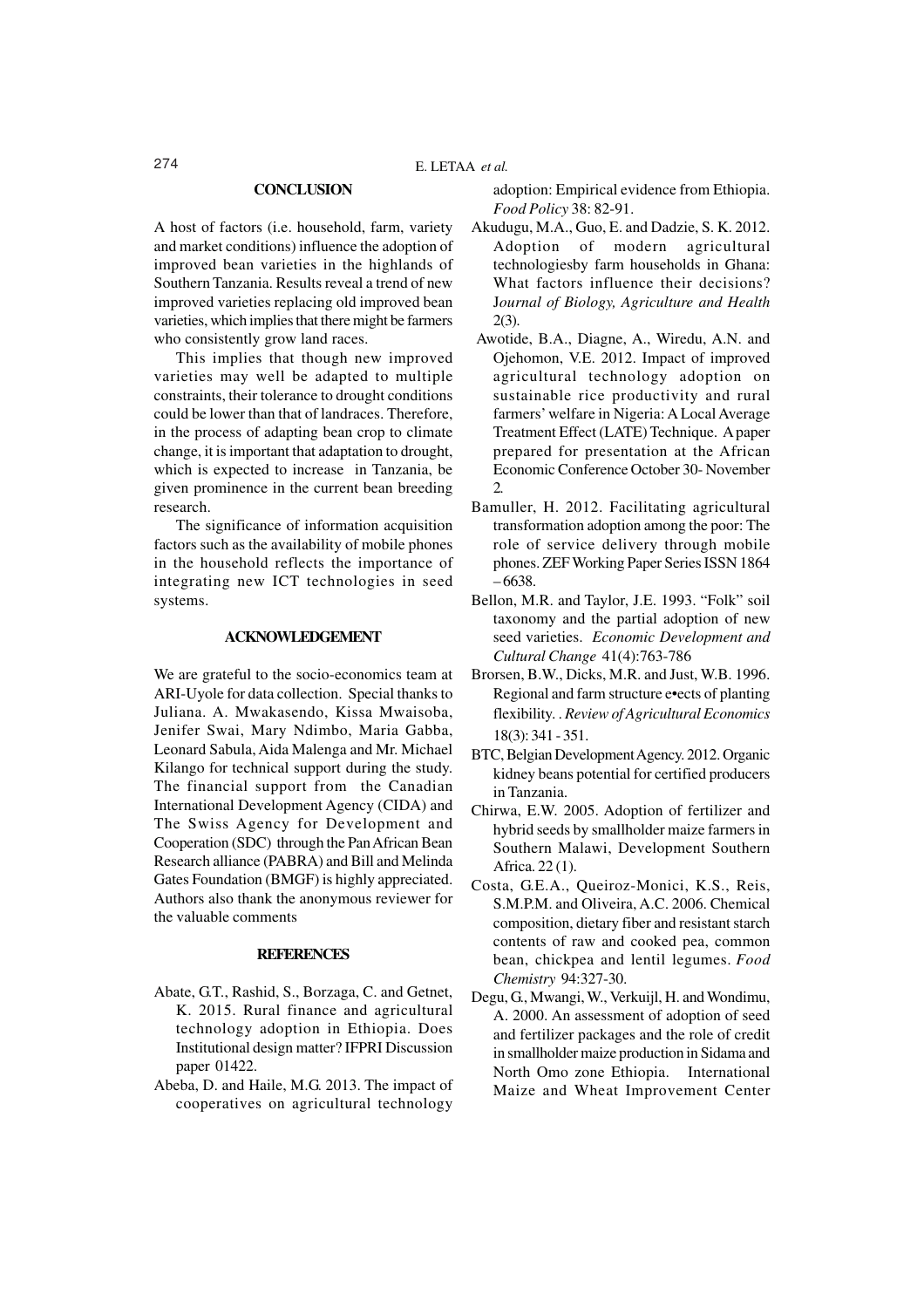(CIMMYT) and Ethiopia Agricultural Reseach Organisation (EARO), D. F., Mexico.

- Dercon, S. and Hoddinott, J. 2005. Livelihoods, growth, and links to market towns in 15 Ethiopian villages. FCND Discussion Paper 194. Washington, DC: IFPRI.
- Dey, J. 1981. 'Gambian Women: Unequal partners in rice development projects? In: Nelson, N. (Ed.). African Women in the Development Process Special Issue. *Journal of Development Studies* 17(3):109-122.
- Doss, C.R. and Morris, M.L. 2001. How does gender affect the adoption of agricultural innovations? The case of improved maize technology in Ghana. *Agricultural Economics* 25: 27-39.
- FAO. 2015. Statistics dry beans. In http:// faostat3.fao.org/download/Q/QC/E, accessed July 2015.
- Food Security Early Warning System Agromet Update 2011/2012. Agricultural season at http:/ /www.wamis.org Accessed on 29<sup>th</sup> July 2015.
- Foster, A.D. and Rosenzweig, M.R. 2010. Microeconomics of technology adoption. *Annual Review of Economics* 2: 395-424.
- Greene, W. H. 2003. Econometric Analysis, Fifth edition. Pearson Education International. USA.
- Gregory, T. and Sewando, P. 2013. Determinants of the probability of adopting of quality protein maize (QPM) technology in Tanzania: A logistic regression analysis. *International Journal of Development and Sustainability*  $(2)$  2.
- Hamzakaza, P., Katungi, E., Reyes, B., Merida, M., Muimui, K. and Ojara, M. 2014. Assessing access and adoption of common bean improved varieties in Zambia, PABRA Research Technical Report.
- Hillocks, R.J., Madata, C.S., Chirwa, R., Minja, E.M. and Msolla, S. 2006. *Phaseolus* bean improvement in Tanzania, 1959-2005. Springer 2006.
- Isham, J. 2000. The effect of social capital on technology adoption: Evidence from rural Tanzania. Prepared for the Conference on Opportunities in Africa: Micro-evidence on firms and households. The Centre for the Study of African Economies, April 9th-10<sup>th</sup>,

2000 at St. Catherines's College, Oxford, United Kingdom.

- Jack, B.K. 2011. Market inefficiencies and the Adoption of Agricultural technologies in developing countries. Center for International development at Harvard University, Working Papers No. 50. . Center for International Development at Harvard University, and Agricultural Technology Adoption Initiative, J-PAL (MIT) and CEGA (UC Berkeley).
- Kaliba, A.R., Verkuijl, M. and Mwangi, W. 2000. Factors affecting adoption of improved maize seeds and use of inorganic fertilizer for maize production in the intermediate and lowland zones of Tanzania. *Journal of Agricultural and Applied Economics* 32(1):35-47.
- Kassie, M., Jaleta, M., Shifraw, B. and Mmbando, F. 2012. Plot and household-level determinants of sustainable agricultural practices in rural Tanzania. Environment for Development, Discussion Paper Series EfD DP 12-02.
- Katungi, E., Farrow, A., Chianu, J., Sperling, L. and Beebe, S. 2009. Baseline research report on common bean in Eastern and Southern Africa: A situation and outlook analysis of targeting breeding and delivery efforts to improve the livelihoods of the poor in drought prone areas, tropical legumes 2 report implemented by CIAT, ICRISAT and IITA.
- Katungi, E., Horna, D., Gebeyehu, S. and Sperling, L. 2011. Market access, intensification and productivity of common bean in Ethiopia: A microeconomic analysis. *African Journal of Agricultural Research* 6(2):476-487.
- Kiprono, P. and Matsumoto, T. 2014. Roads and farming: The effect of infrastructure improvement on agricultural input use, farm productivity and market participation in Kenya. Paper in the Conference Proceedings, Center for Study of African Economies at St. Catherine's College, Oxford, 23rd - 25th March 2014.
- Kolande, O. and Harpham, T. 2014. Impact of cooperative members' uptake of tehnological innovations in Southwest Nigeria. Development studies research. *Open Access Journal* 1(1):340 - 353.
- Komba, S. 2005. Social economic benefits of IPDM technologies to bean farming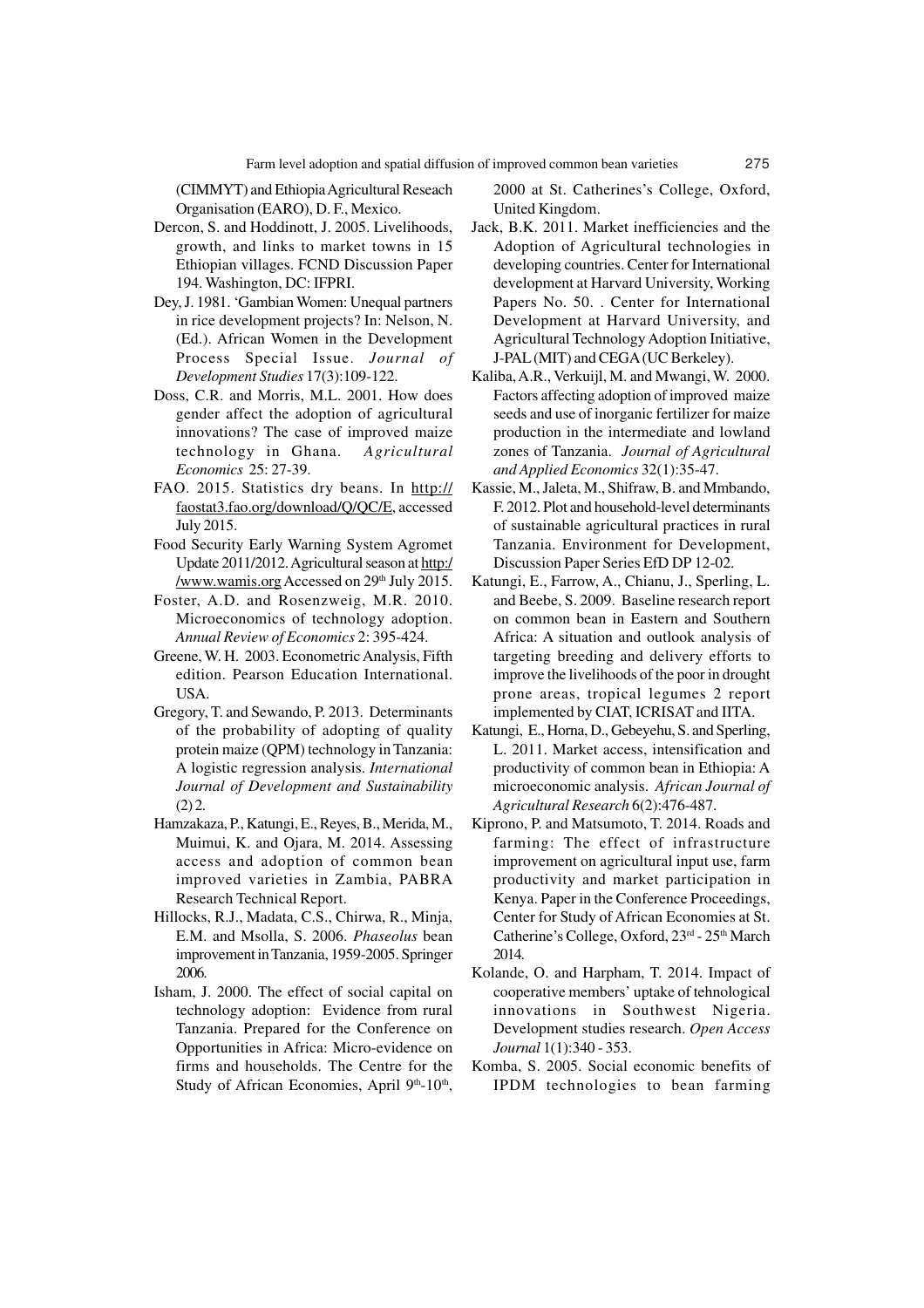communities in Hai District, Northern Tanzania. Retrieved from http:// academicarchive.snhu.edu Accessed on July 2015.

- Mishili, F.J., Temu, A.A., Fulton, J. and Lowenberg-DeBoer, J. 2009. Consumer preferences as drivers of the common bean trade in Tanzania: A marketing perspective, Department of Agricultural Economics Purdue University, Staff Paper #09-02.
- Mussei, A.N., Mwakasendo, J.A., Kabungo, C.D. and Madata, C.S. 2002. A study of bean markets in Mbeya and Mbozi districts in Mbeya region, Southern highlands Tanzania. Ministry of Agriculture and Food and Security, Southern Highlands Zone, Ari\_Uyole, P. O. Box 400, Mbeya.
- Nkamleu, G.B. and Adesina, A.A. 2000. Determinants of chemical input use in periurban lowlands systems: bivariate probit analysis in Cameroon. *Agricultural Systems* 63: 111 - 121.
- PABRA database. 2015. http://database.pabraafrica.org/?location=breeding&locId=211 Accessed on May, 2015.
- PABRA. 2014a. Annual narrative report 2013 2014, http://www.pabra africa.org/sites/ default/files/PDF/PABRA%20 Annual%20Report%202013 2014\_0. compressed.pdf, Accessed July 2015.
- PABRA. 2014b. End phase report. http:// www.pabra-africa.org/sites/default/files/PDF/ PABRA%20End%20of%202009- 2014%20Phase%20Report%20-%20October %202014%20version.compressed\_ 0. pdf, Accessed July 2015
- PABRA. 2013. PABRA narrative annual report, April 2012 – March 2013.
- Pyndji, M.M. and Trutman, P. 1992. Managing Angular Leaf Spot in common bean in Africa by supplementing farmer mixtures with resistant varieties. *Plant Disease* 76: 1144 - 1147.
- Ramaekers, L., Micheni, A., Mbogo, A., Vanderleyden, J. and Maertens, M. 2013. Adoption of climbing beans in the central highlands of Kenya: An empirical analysis of farmers' adoption decisions. *African Journal of Agricultural Research* 8(1):1-19.
- Rahman, S. 2008. Determinants of crop choices by Bangladeshi farmers. A Bivariate Probit Analysis. *Asian Journal of Agriculture and Development* 5:1.
- Rogers, E.M. 2003. Diffusion of innovations. New York, U.S.A: Free Press.
- Rogers, E.M. 1983. Diffusion of Innovations, 3rd Edition, Free press Macmillan, London.
- Rugambisa, J. 1990. Marketing of beans in Sub-Saharan Africa and impact of market on new cultivars. In: Smithson, J.B. Progress in improvement of common bean in Eastern and Southern Africa. *Proceedings of the Ninth SUA/CRSP and Second SADCC/CIAT Bean Research Workshop, Sokoine University of Agriculture, Morogoro, Tanzania, 17-22 September, 1990.* CIAT Africa Workshop Series No. 12.
- Sadoulet, E., de Janvry, A. and Benjamin, C. 1996. Household behaviour with imperfect labour markets. Working Paper Series, Department of Agricultural and Resource Economics, University of California, Berkeley.
- Sain, G. and Martinez, J. 1999. Adoption and use of improved maize by small-scale farmers in Southeast Guatemala. Economics Paper, 99- 104. Mexico D.F.: CIMMYT.
- Sanga, A. and Mahonge, C. 2014. Socioeconomic factors affecting the adoption of integrated pest and disease management technologies for common bean at household level in Mbeya district Tanzania. *International Journal of Physical and Social Sciences* 4(4): 128 - 146
- Schultz, T. 1975. The value of the ability to deal with disequilibria. *Journal of Economic Literature* 13 (3):827-46.
- Sitomwe, F. 2011. Determinants of agricultural technology adoption: The case of improved pigeonpea varieties in Tanzania. . Munich Personal RRePEc Archive Paper No. 41329. Paper No. 41329.
- Simtowe, F., Zeller , M. and Diagne, A. 2009. The impact of credit constraints on the adoption of hybrid maize in Malawi. *Review of Agricultural and Environmental Studies* 90  $(1):$ 5-22.
- Singh, U. and Singh, B. 1992. Tropical grain legumes as Important Human Food. *Economy Botany* 46(3):310-321